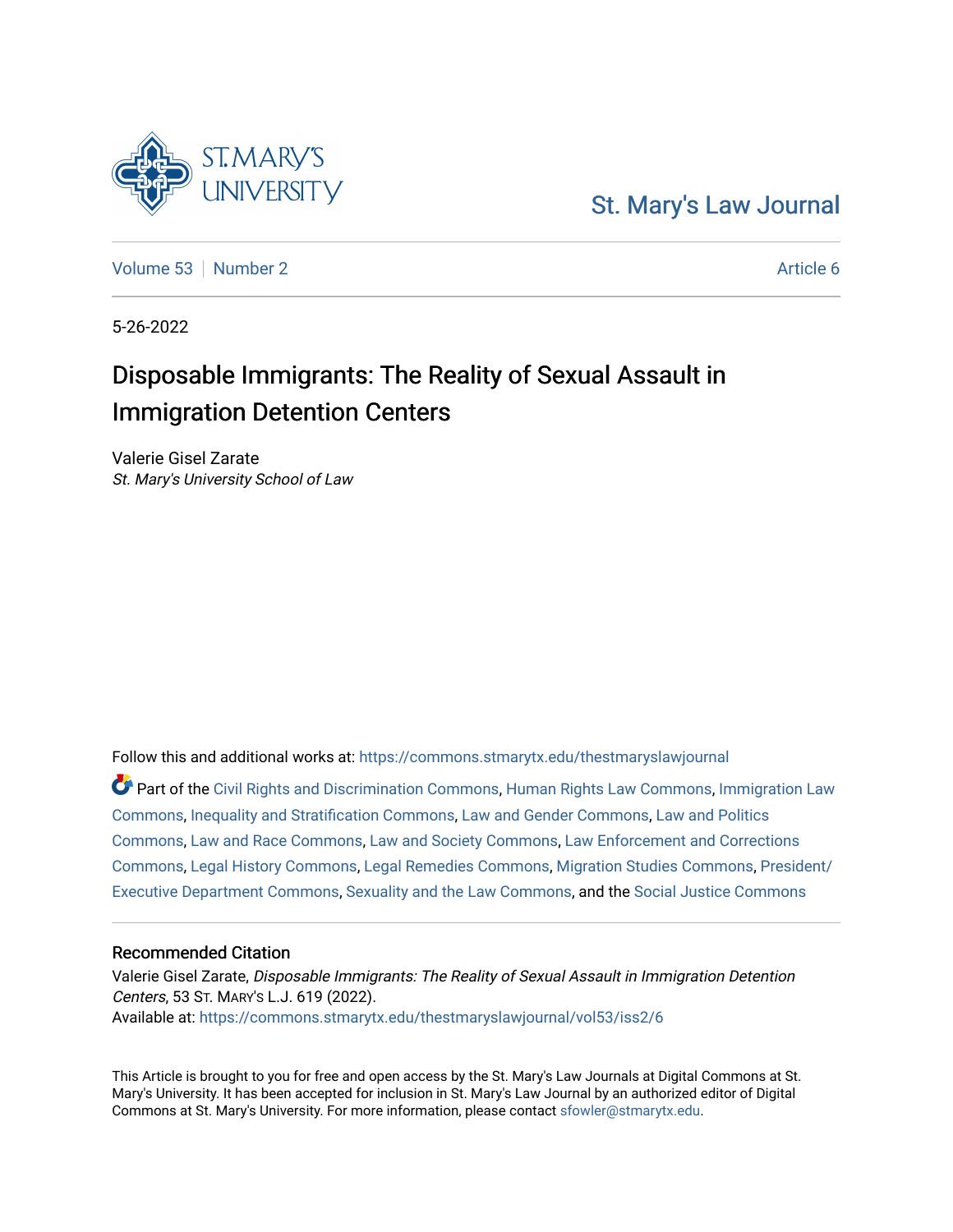# **COMMENT**

# **DISPOSABLE IMMIGRANTS: THE REALITY OF SEXUAL ASSAULT IN IMMIGRATION DETENTION CENTERS**

# **VALERIE GISEL ZARATE**\*

| I. |                                                       |  |
|----|-------------------------------------------------------|--|
| H. |                                                       |  |
|    |                                                       |  |
|    |                                                       |  |
|    | B. Considering the Administrations of Former          |  |
|    |                                                       |  |
| Ш. | Immigration and Customs Enforcement's Failure to Hold |  |
|    |                                                       |  |
|    |                                                       |  |
|    |                                                       |  |
|    |                                                       |  |
|    |                                                       |  |
|    |                                                       |  |
|    |                                                       |  |
|    |                                                       |  |
|    |                                                       |  |

619

<sup>\*</sup> Juris Doctorate, St. Mary's University School of Law 2022. The author wishes to thank her husband, Toribio Ramirez, for his continuous encouragement, love, and endless patience throughout her years in law school. She also extends the deepest gratitude to her mother, Maria Zarate, for all her unwavering support and never doubting her educational endeavors. Lastly, the author wishes to express a special thanks to her sister, Victoria Zarate, for constantly believing in her. The author is especially thankful to them because her success would not be possible without their profound belief in her abilities.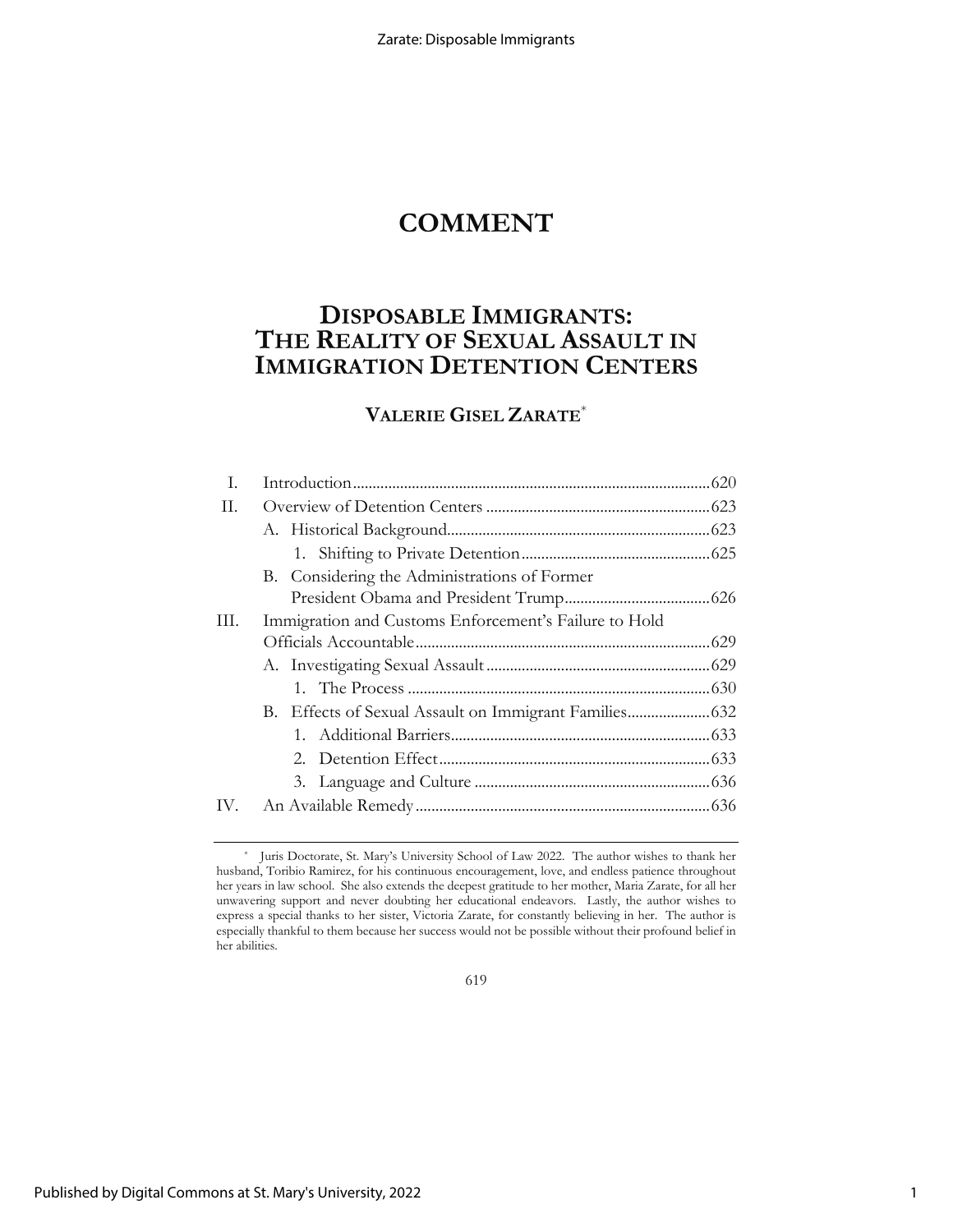| 620 | ST. MARY'S LAW JOURNAL | [Vol. 53:619] |
|-----|------------------------|---------------|
|     |                        |               |
|     |                        |               |
|     |                        |               |
|     |                        |               |
|     |                        |               |
|     |                        |               |
|     |                        |               |

### I. INTRODUCTION

Breaking the silence can be one of the most difficult tasks a victim of sexual abuse can overcome.<sup>1</sup> However, even when victims speak up about their traumatic experience, the criminal justice system often fails to prosecute the perpetrators.<sup>2</sup> Sexual assault does not discriminate and can affect every gender and race.3 Recently in America, at least one in every six women and one in every thirty-three men are raped each year,<sup>4</sup> with approximately more than one complaint a day arising in immigration detention centers.<sup>5</sup> The effects of sexual assault, such as post-traumatic

<sup>1.</sup> *See generally* Sydney Karlos, *Opinion: A Lesson on Why Victims of Sexual Assault Stay Silent*, DAILY AZTEC (May 8, 2019), https://thedailyaztec.com/94723/el-alma/opinion-a-lesson-on-why-victimsof-sexual-assault-stay-silent/ [https://perma.cc/55KU-AHMZ] (explaining why survivors of sexual assault do not speak up because of the traumatic experience).

<sup>2.</sup> *See* Simon McCarthy-Jones, *Survivors of Sexual Violence are Let Down by the Criminal Justice System– Here's What Should Happen Next*, CONVERSATION (Mar. 29, 2018, 5:28 AM), https://theconvers ation.com/survivors-of-sexual-violence-are-let-down-by-the-criminal-justice-system-heres-what-shou ld-happen-next-94138 [https://perma.cc/WL82-22YT] (discussing the problems victims face when reporting and addressing the need for reform in the legal system); *see also The Criminal Justice System: Statistics*, RAINN, https://www.rainn.org/statistics/criminal-justice-system [https://perma.cc/B9 KU-LL4K] (reporting perpetrators of sexual violence are less likely to go to jail or prison than other criminals").

<sup>3.</sup> *See Victims of Sexual Violence: Statistics*, RAINN, https://www.rainn.org/statistics/victimssexual-violence [https://perma.cc/YF2K-KK6H] (conveying the statistics of sexual violence by gender and other categories).

<sup>4.</sup> *See* Branka Vuleta, *32 Disheartening Sexual Assault Statistics for 2020*, LEGAL JOB SITE BLOG (Feb. 16, 2020), https://legaljobsite.net/sexual-assault-statistics/ [https://perma.cc/2A8M-BMY6] (showing statistics in the U.S. on annual rapes and percentages reported).

<sup>5.</sup> *See Widespread Sexual Assault*, FREEDOM FOR IMMIGRANTS, https://www.freedomfor immigrants.org/sexual-assault [https://perma.cc/V5J8-ZCQ4] (demonstrating results found between the years of 2014 and 2016 indicating the Office of the Inspector General "received at least 1,016 reports of sexual abuse filed by people in detention . . . .").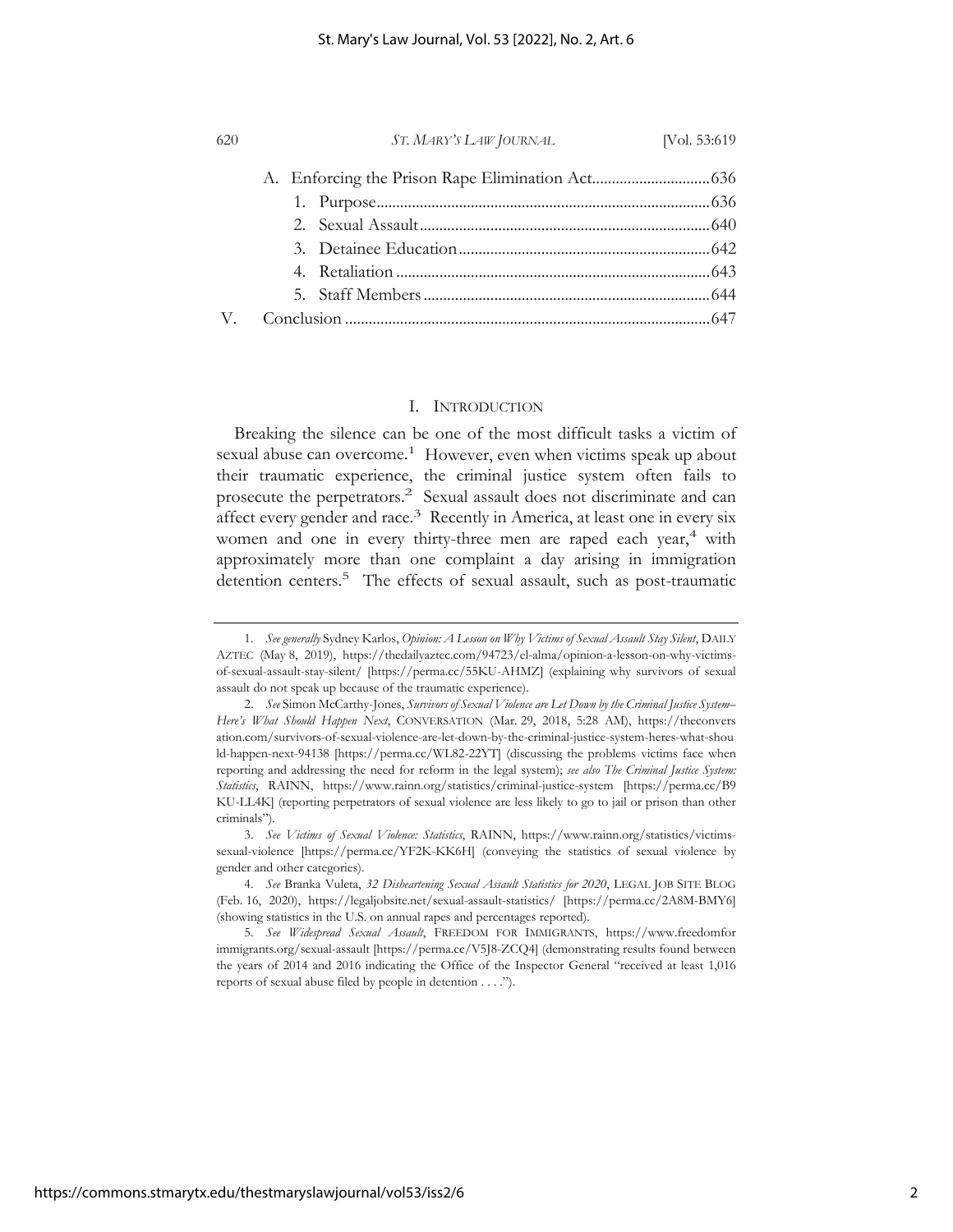stress, anxiety, and shame can have a detrimental impact on any survivor's life.6 Despite these effects, every year many immigrant families attempt to gain a better life by crossing borders only to end up facing the harsh realities of United States immigration detention facilities.7 Even after numerous complaints,<sup>8</sup> the United States Government's need for accountability measures seems to be of little concern.<sup>9</sup>

United States Immigration and Customs Enforcement (ICE) recognizes the need to address sexual assault occurring within its detention centers.<sup>10</sup> While ICE may have several policies in place to prevent sexual assault,  $11$  the latest allegations against immigration officials indicate sexual assault is still prevalent among these detention facilities, specifically in Texas.<sup>12</sup> On May 27, 2020, Plaintiff Jane Doe brought suit against CoreCivic<sup>13</sup> alleging that in 2018, while under the control of ICE in a Houston processing center, she and two other women were placed in an isolated area

10. *See PREA*, U.S. IMMIGR. AND CUSTOMS ENF'T. (Sept. 3, 2020), https://www.ice.gov/prea [https://perma.cc/N62V-EJV7] (indicating ICE has developed standards to safeguard against sexual assault in detention facilities).

<sup>6.</sup> *See Sexual Assault/Abuse*, GOOD THERAPY (Nov. 4, 2019), https://www.goodtherapy.org/ learn-about-therapy/issues/sexual-abuse [https://perma.cc/97LY-XMWU] (illustrating the mental health issues associated with sexual assault).

<sup>7.</sup> *See Southwest Border Migration*, U.S. DEP'T HOMELAND SEC.: U.S. CUSTOMS & BORDER PROT. (Nov. 19, 2020), https://www.cbp.gov/newsroom/stats/sw-border-migration [https://perma.cc/Q7 AW-R9XG] (demonstrating the number of unaccompanied children, families, and single adults attempting to cross the southern border every year); *see also* Maria Mendoza, *A System in Need of Repair: The Inhumane Treatment of Detainees in the U.S. Immigration Detention System*, 41 N.C.J. INT'L L. 405, 425 (2016) ("There are many significant barriers that immigrants face while in detention, including a lack of access to legal counsel, inadequate medical care, and exposure to mistreatment and abuse.").

<sup>8.</sup> *See Widespread Sexual Assault*, *supra* note 5 (demonstrating "between January 2010 and July 2016, the OIG received over 33,000 complaints of sexual assault or physical abuse against component agencies in DHS").

<sup>9.</sup> *See* Tara Tidwell Cullen, *ICE Released Its Most Comprehensive Immigration Detention Data Yet. It's Alarming.*, NAT'L IMMIGRANT JUST. CTR. (Mar. 13, 2018), https://immigrantjustice.org/staff/blog /ice-released-its-most-comprehensive-immigration-detention-data-yet [https://perma.cc/N7GW-TF M2] (detailing lack of accountability and transparency among ICE facilities).

<sup>11.</sup> *Performance-Based National Detention Standards 2011*, U.S. IMMIG. AND CUSTOMS ENF'T. 127, 128, 135, 144 (2011), https://www.ice.gov/doclib/detention-standards/2011/pbnds2011r2016.pdf [https://perma.cc/3RHJ-3SG2].

<sup>12.</sup> *See* Lomi Kriel, *ICE Guards 'Systematically' Sexually Assault Detainees in an El Paso Detention Center, Lawyers Say*, TEX. TRIB. (Aug. 14, 2020, 12:00 PM), https://www.texastribune.org/ 2020/08/14/texas-immigrant-detention-ice-el-paso-sexual-abuse/ [https://perma.cc/HCX9-F4PB] (highlighting one recent complaint filed with the Office of Inspector General stating guards in the El Paso detention center attacked victims in nonvisible areas).

<sup>13.</sup> Plaintiff's Original Complaint & Jury Demand, Doe v. CoreCivic, Inc., No. 4:20-cv-01828 (S.D. Tex. May 27, 2020).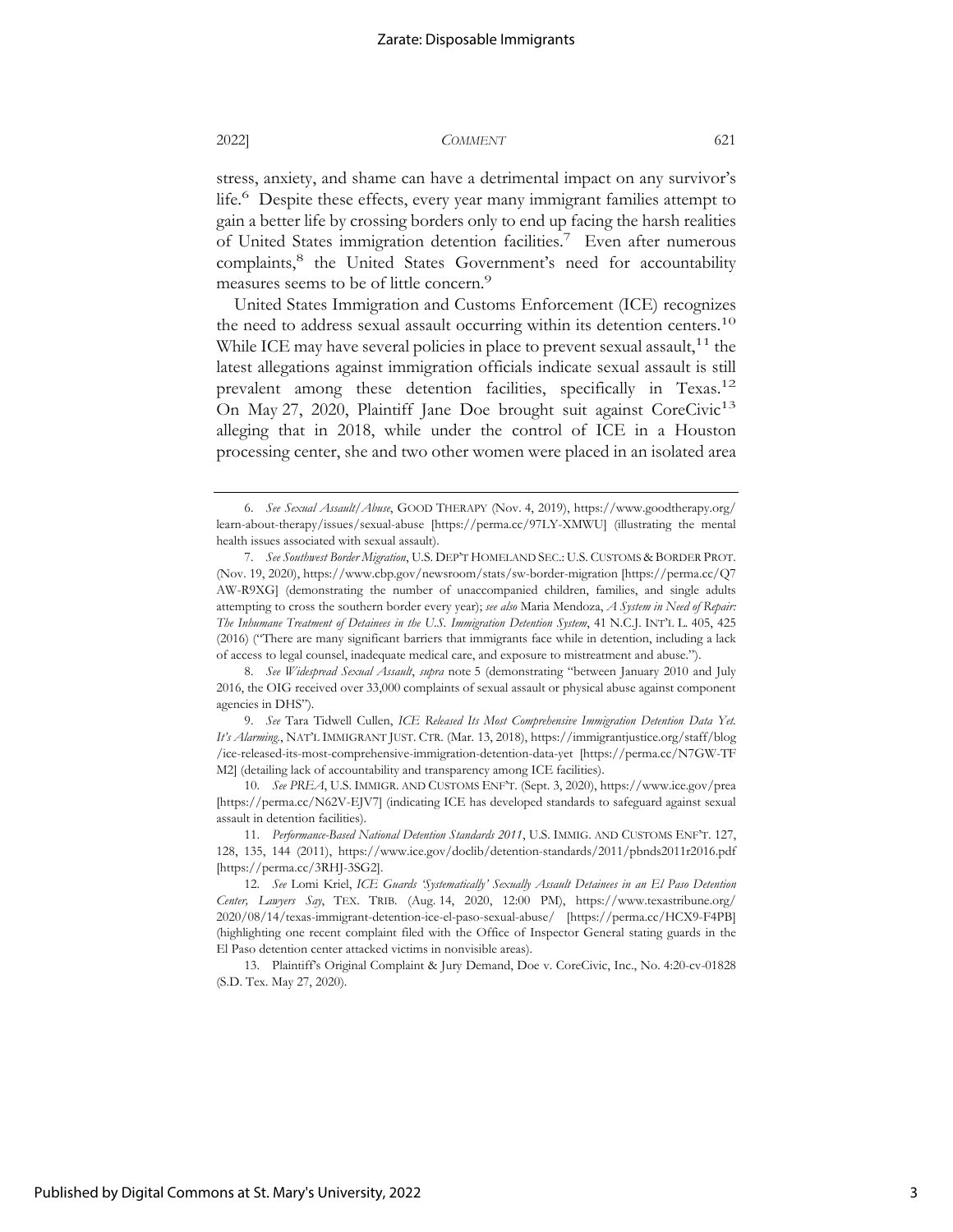where three men "brutally attacked and sexually assaulted" them hours before being deported.<sup>14</sup> Consequently, upon returning to her hometown in Mexico, Doe realized she was impregnated from her attacker and not only suffered a complicated birth but went through severe emotional distress to the point she no longer wanted to continue living.<sup>15</sup> Doe's attorney argued ICE has a history of continuous sexual abuse within their detention facilities, and since the privatization of these detention centers, ICE has known of the high risks of sexual assault that detainees face.<sup>16</sup> Additionally, despite ICE's implementation of the Prison Rape Elimination  $Act, ^{17}$  in the previous years, ICE received over 30,000 complaints of sexual abuse with less than 3% investigated.18 As for CoreCivic's Houston Processing Center, its detention facility is continuously ranked at the top among reports of sexual assault all while ICE continues to contract with them.<sup>19</sup> Doe's case sheds light on the reality immigrants face while held behind walls controlled by ICE. The numbers of complaints likely do not compare to the actual amount of sexual abuse that occurs, however, immigrants such as Doe should not have to fear for their lives when they hesitantly break their silence, nor should they be denied protection while under the jurisdiction of the United States.

This Comment will discuss the need to reform current immigration policies in place within detention centers in responding to sexual assault complaints against immigration officials. This Comment begins with the overall history of detention centers, demonstrating how immigrant confinement has developed through the decades. Additionally, because immigration policy has gone through several stages at different levels of leadership, it is particularly important to discuss the effects the two previous presidential administrations have had on immigration detention. Further, examining ICE's lack of investigation measures may likely lead to a better

<sup>14.</sup> *See id.* at 2–3 (arguing "CoreCivic has a long and well-documented history of abusing, mistreating, and endangering its detainees across the country.").

<sup>15.</sup> *See id.* at 3, 31 (describing Doe's medical complications along with her feelings of hopelessness and discomfort).

<sup>16.</sup> *Id.* at 12–13.

<sup>17. 34</sup> U.S.C. § 30302; *PREA*, *supra* note 10.

<sup>18.</sup> *See* Plaintiff's Original Complaint & Jury Demand, *supra* note 13, at 16–17 ("[T]he Office of the Attorney General investigated just 24 (or 2.4%) of those complaints.").

<sup>19.</sup> *See* Elizabeth Trovall, *Federal Suit Accuses Houston Immigration Officers of Raping 3 Women Before Deportation*, HOUS. PUB. MEDIA (May 28, 2020, 12:49 PM), https://www.houstonpublicmedia.org/ articles/news/politics/immigration/2020/05/28/370649/in-federal-suit-mexican-woman-says-sheand-two-others-were-raped-by-houston-immigration-officers-before-deportation/ [https://perma.cc /7AQZ-PR4K] (showing the Houston Processing Center has consecutively been second with the highest number of sexual allegations).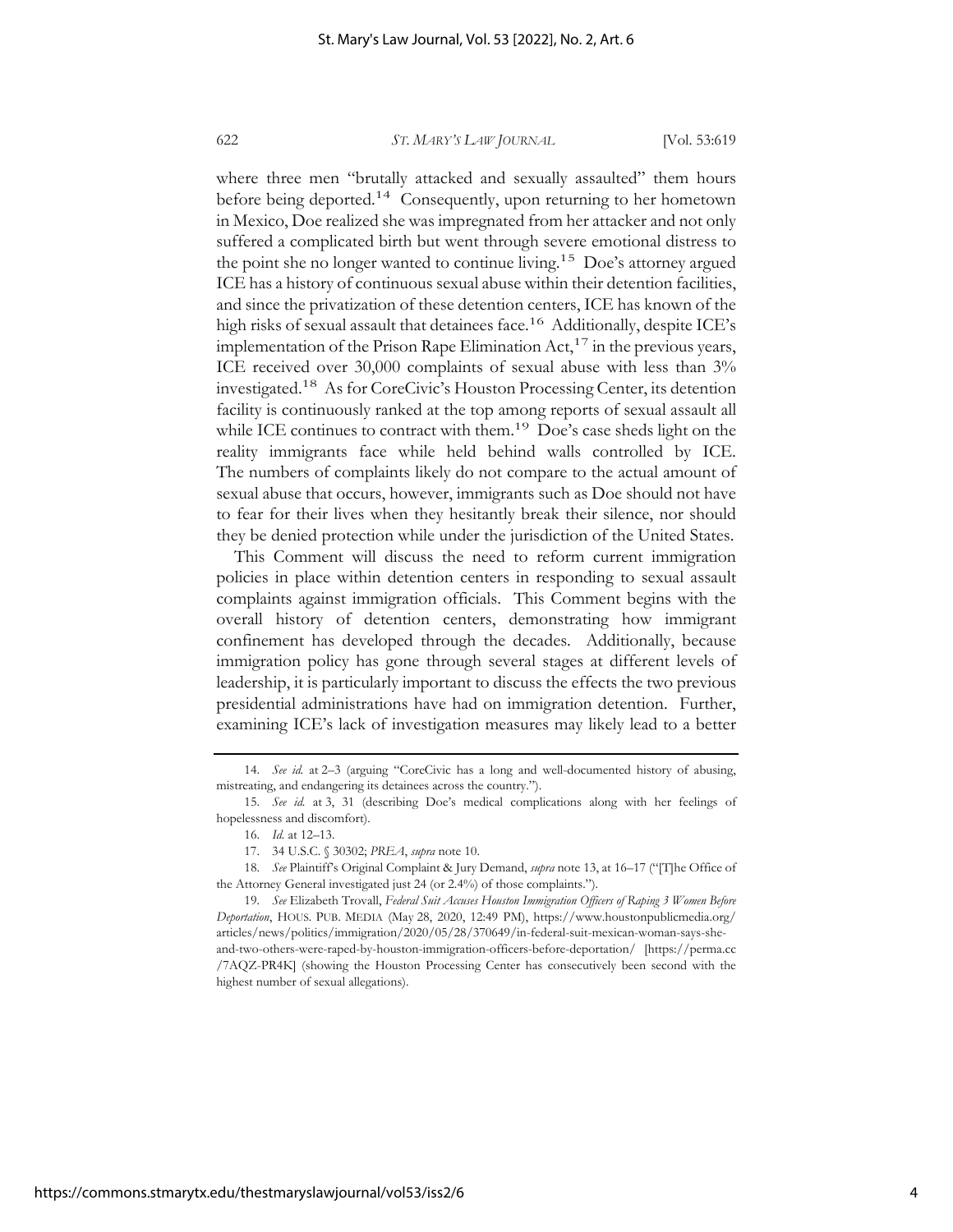understanding as to why officer accountability may not be very common. Focusing on sexual assault can be a difficult topic to discuss; however, noting the effects of sexual assault on immigrants' lives demonstrates the additional hurdles these victims must endure. Lastly, this Comment highlights how the federal Courts often refuse to enforce available remedies, causing ICE's continued use of notorious tactics against detained immigrants.

#### II. OVERVIEW OF DETENTION CENTERS

#### A. *Historical Background*

Over the last few decades, the United States' immigration detention has grown into one of the largest detention systems in existence throughout the world.<sup>20</sup> While the United States has continued detaining immigrants since the late nineteenth century,<sup>21</sup> in 1952, after the passage of the Immigration and Nationality Act  $(INA)$ ,<sup>22</sup> the United States steadily moved away from detaining all immigrants and allowed the Attorney General to release immigrants on bond while pending removal.<sup>23</sup> During this period, immigration detention remained stable until the early 1980s when a massive wave of Cubans began fleeing Fidel Castro's authoritarian regime,<sup>24</sup> and

<sup>20.</sup> *See A Short History of Immigration Detention*, FREEDOM FOR IMMIGRANTS, https://www.freedomforimmigrants.org/detention-timeline [https://perma.cc/MLR9-EPZD] (providing a timeline of immigration detention in the United States); *see also ICE Detainee Statistics*, U.S. IMMIGR. AND CUSTOMS ENF'T. (2022), https://www.ice.gov/coronavirus#detStat [https://perma.cc/53NH-RKF3] (indicating the average daily detainee population of over 21,000 with a decrease pertaining to Covid-19).

<sup>21.</sup> *See* Act of Mar. 3, 1893, Pub. L. No. 19–145, 146, 27 Stat. 569, 52 Cong. Ch. 206 (providing when Congress first passed the law stating, "That it shall be the duty of every inspector of arriving alien immigrants to detain for a special inquiry . . . every person who may not appear to him to be clearly and beyond doubt entitled to admission . . . .").

<sup>22.</sup> Immigration and Nationality Act, Pub. L. No. 82-414, § 101, 66 Stat. 163, 163 (1952) (codified as amended at 8 U.S.C. § 1101).

<sup>23.</sup> *See* Philip L. Torrey, *Rethinking Immigration's Mandatory Detention Regime: Politics, Profit, and the Meaning of "Custody"*, 48 U. MICH. J. L. REFORM 879, 889 (2015) (discussing the implementation of the Immigration and Nationality Act).

<sup>24.</sup> Andrew Glass, *Castro Launches Mariel Boatlift, April 20, 1980*, POLITICO (Apr. 20, 2018, 12:12 AM), https://www.politico.com/story/2018/04/20/castro-launches-mariel-boatlift-april-20- 1980-528819 [https://perma.cc/86F3-Q9FF]; *see* Jessica Leal, *Stateless with Nowhere To Go: A Proposal for Revision of the Right of Return According to the International Covenant on Civil and Political Rights*, 46 GEO. WASH. INT'L L. REV. 677, 677 (2014) (describing the migration of Cubans on the Mariel Boat Lift).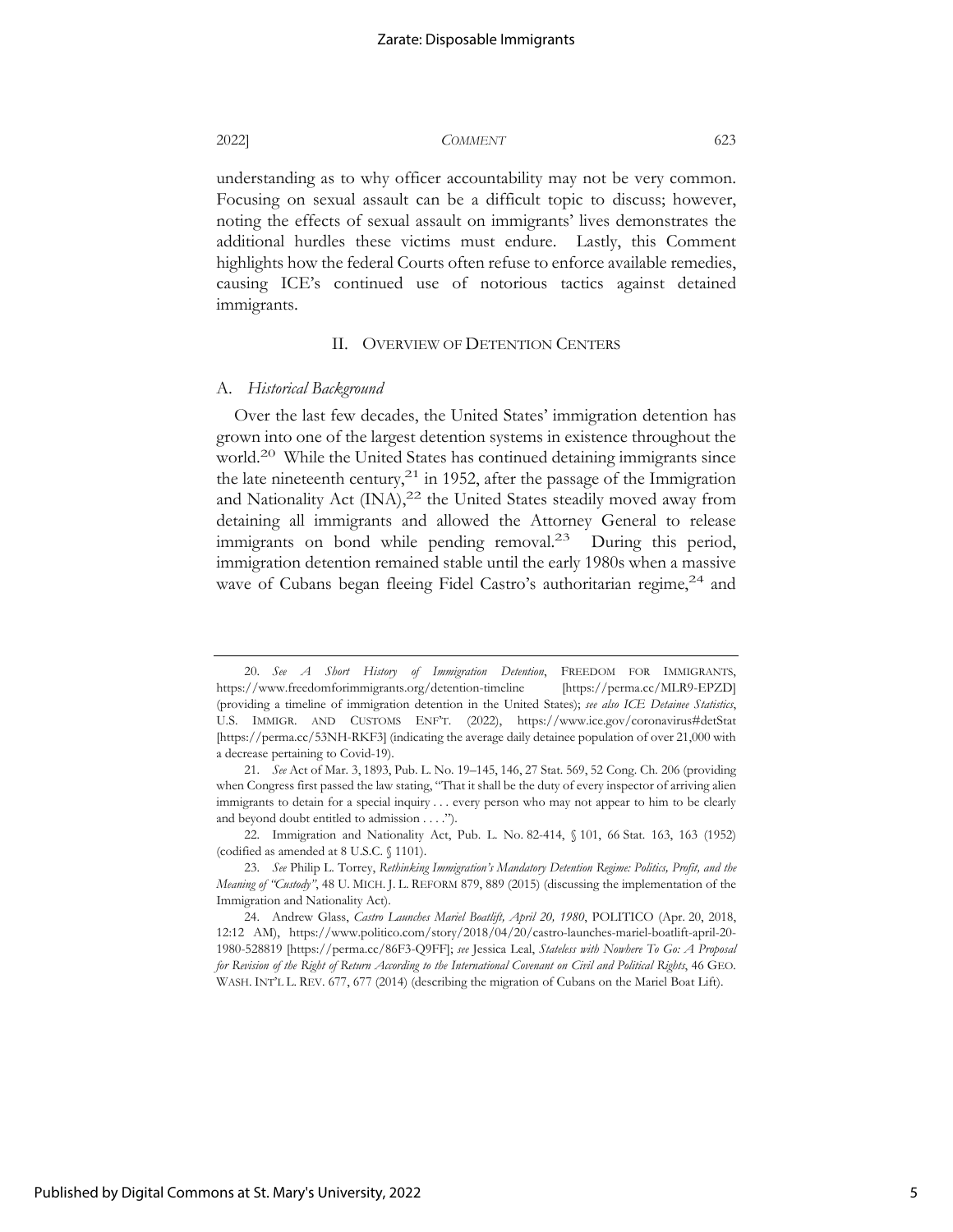thousands of Haitians followed on rafts migrating to the United States.25 With Cuban President Fidel Castro's creation of the Mariel Boat Lift,<sup>26</sup> thousands of immigrants entered the Port of Florida, overwhelming immigration authorities and creating political issues.<sup>27</sup> In response to the insurmountable problem of immigrants, President Carter began deporting Cubans back to their country, but Cuba refused to allow reentry, causing Carter to develop camps to detain immigrants indefinitely.28 While Cubans and Haitians continued fleeing their countries, the United States simultaneously experienced an increase in drug use and trafficking, linking this problem, among others, with all the incoming immigrants.29

In 1982, after President Ronald Reagan took office, his main focus was expanding immigration detention by effectively ordering mandatory detention to deter immigrants from continuing to overflow the borders.<sup>30</sup> The Reagan Administration took a historical turn once Reagan revived the War on Drugs and began a widespread incarceration scheme.<sup>31</sup> Despite the

26. *See* Leal, *supra* note 24, at 677 (highlighting how Fidel Castro's announcement of Cubans "allowed to exit through the Mariel Harbor" later "became known as the Mariel Boat Lift").

30. *See id.* at 1361 ("[I]n 1982, President Ronald Reagan ordered the mandatory detention of all arriving Haitians suspected of violating immigration laws."); *see also* Smita Ghosh, *How Migrant Detention Became American Policy*, WASH. POST. (July 19, 2019, 5:00 AM), https://www.washingtonpost.com/ outlook/2019/07/19/how-migrant-detention-became-american-policy/ [https://perma.cc/6HNQ-594S] (explaining how mass incarceration of immigrants developed through the Ronald Reagan Administration).

<sup>25.</sup> Cesar Cuauhtemoc Garcia Hernandez, *Immigration Detention as Punishment*, 61 UCLA L. REV. 1346, 1360 (2014); *see* Stephanie J. Silverman, *Immigration Detention in America: A History of its Expansion and a Study of its Significance* 8–9 (Univ. of Oxford, Working Paper No. 80, 2010) ("The immigration detention system had remained minimal and mostly out of public sight throughout the post-war period; however, a large-scale migration of Cubans and Haitians led to its expansion and return to popular attention in the early 1980s.").

<sup>27.</sup> Glass, *supra* note 24.

<sup>28.</sup> *See* Leal, *supra* note 24, at 678–79 (stating Cuba's refusal to accept its nationals due to a number of them being criminals, forcing the United States to detain them further); *see also* Glass, *supra*  note 24 (indicating "that some of the exiles had been released from Cuban jails and mental health facilities. Some of them were shunted to refugee camps, while others, facing deportation hearings, were held in federal prisons").

<sup>29.</sup> *See* Garcia Hernandez, *supra* note 25, at 1360 ("[T]he concerns that led Congress to prosecute the nascent 'war on drugs' were intertwined with concerns that immigrants were bringing the scourge of drug use and drug trafficking into cities across the country.").

<sup>31.</sup> *See* Kristina Shull, '*A Recession-Proof Industry': Reagan's Immigration Crisis and the Birth of the Neoliberal Security State*, UNIV. OXFORD (Apr. 30, 2015), https://www.law.ox.ac.uk/research-subjectgroups/centre-criminology/centreborder-criminologies/blog/2015/04/%E2%80%98-recession-pro of [https://perma.cc/E9SG-CH3Y] (focusing on Reagan's new immigration enforcement policies "As the implementation of these policies called for more detention space, temporary facilities established on an emergency basis became permanent and detention itself became increasingly punitive").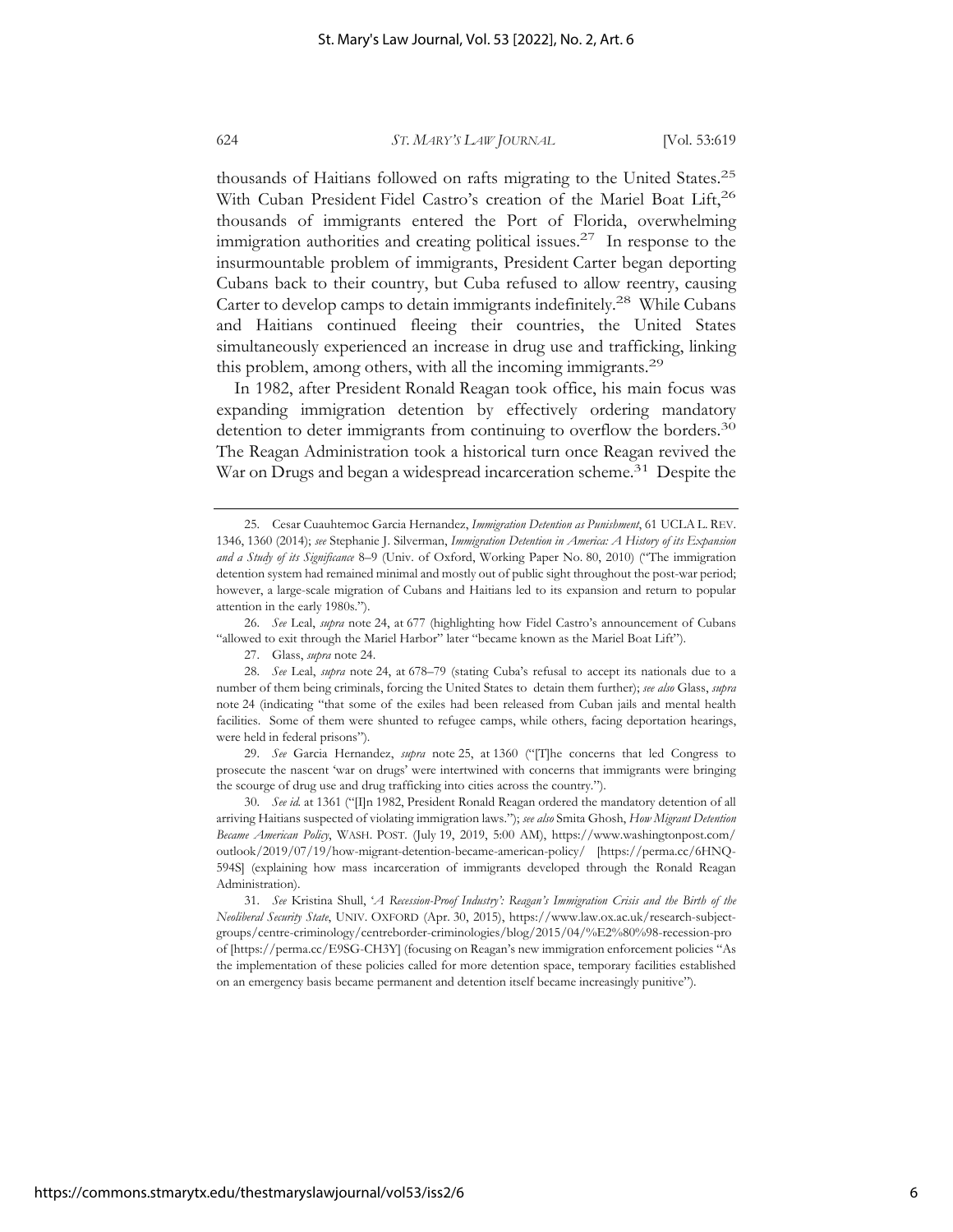War on Drugs in America permeating across the borders long before Reagan's presidency, Reagan viewed the use of illegal drugs as a path to shift cultural attitudes by associating people of color as the main source of criminal activity.32 Primarily, Reagan's anti-drug strategies were purposely served for political gain.<sup>33</sup> Additionally, with the increase of incarceration and immigration detention in the subsequent years, the United States eventually faced an overcrowding problem and turned to the privatization of detention facilities.34

1. Shifting to Private Detention

While the immigration detention system quickly transitioned to private for-profit prisons, the focus turned to economic power rather than addressing issues detention facilities already faced.35 With ICE influenced by wealthy powerful corporations in the expansion of immigration detention, ICE began contracting with a variety of private corporations that ultimately provided correctional facilities rather than facilities for administrative purposes as was initially intended for immigration.<sup>36</sup> Due to the increase of private contractors operating immigration detention facilities, a majority of perpetrators responsible for victimizing detainees are staff employed directly through these contractors.<sup>37</sup> As a result of privatization, accountability measures for staff members became limited which is overwhelmingly problematic.

Further, the first private detention, CoreCivic, opened in Texas, followed by different private companies who sought to gain profit off detaining immigrants by entering into contracts with the federal government.<sup>38</sup> Fast forward to the enactment of the Illegal Immigration Reform and Immigrant

Published by Digital Commons at St. Mary's University, 2022

<sup>32.</sup> *See* Kenneth B. Nunn, *Race, Crime and the Pool of Surplus Criminality: Or Why the "War on Drugs" was a "War on Blacks*,*"* 6 J. GENDER RACE & JUST. 381, 390 (2002) (explaining how Reagan's Administration viewed people of color, primarily African Americans and Hispanics as the enemies).

<sup>33.</sup> *See id.* ("Fueled by political considerations, the drug war took on a life of its own.").

<sup>34.</sup> *See* Priscilla Mendoza, *Calentando Las Hieleras ("Warming Up the Ice Boxes"): Holding For-Profit, Private Detention Centers Accountable for Immigrant Detainees' Due Process Rights*, 44 T. MARSHALL L. REV. 163, 166 (2020) (discussing the privatization of immigrant detention facilities).

<sup>35.</sup> *See* Denise Gilman & Luis A. Romero, *Immigration Detention, Inc.*, 6 J. MIGRATION & HUM. SEC. 145, 145 (2019) (explaining the high prison rates as attributable to private contracts' mandating a percentage of inmate beds to be full).

<sup>36.</sup> *Id.* at 150.

<sup>37.</sup> See *id.* (discussing employees' ability to evade accountability due to the prison's for-profit status).

<sup>38.</sup> *A Short History of Immigration Detention*, *supra* note 20.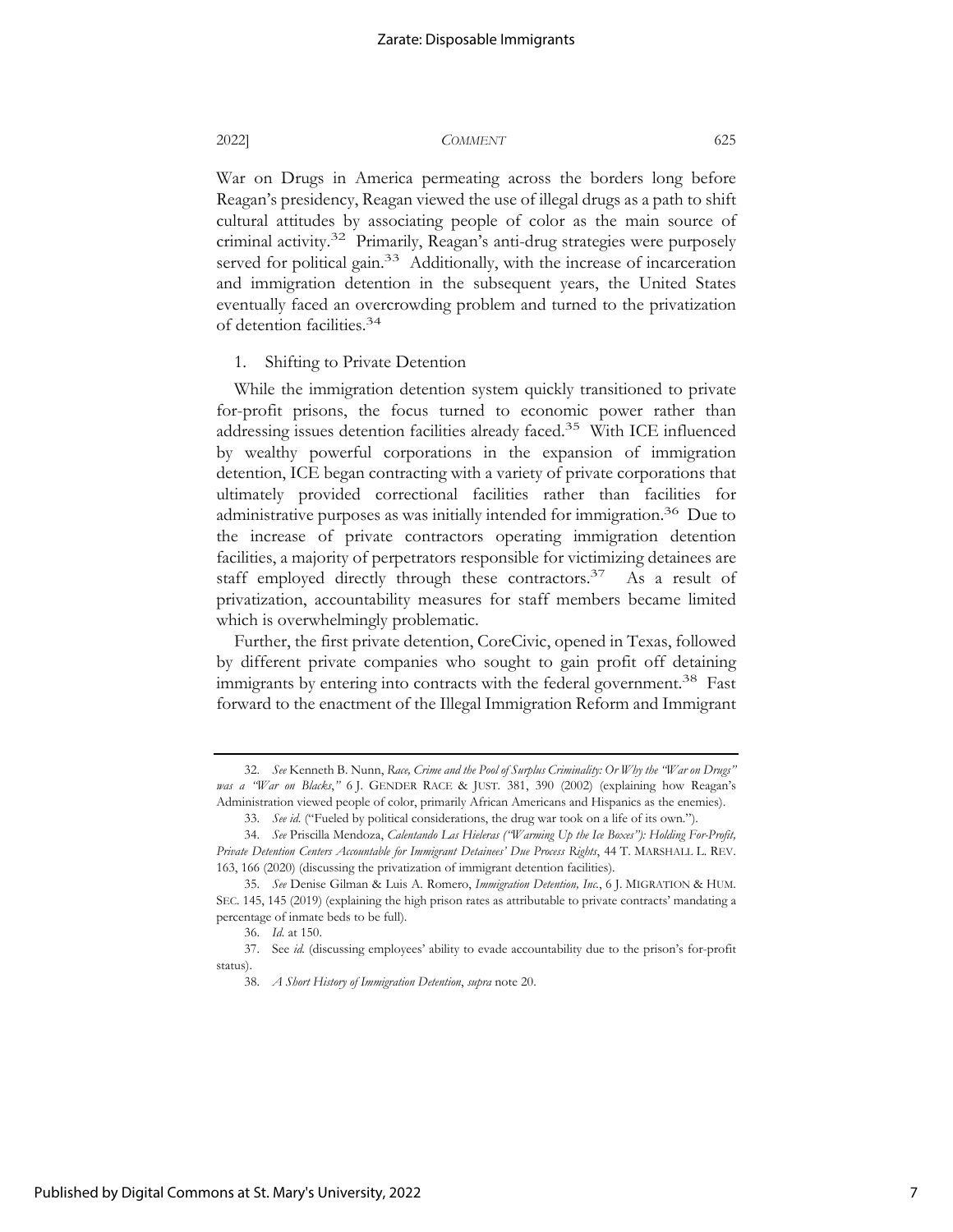Responsibility Act of 1996,<sup>39</sup> the United States immigration detention system shifted to complete mandatory detention for certain individuals awaiting expedited removal proceedings, marking the greatest expansion on detention.<sup>40</sup> Unbeknownst to the United States at the time, the privatization of detention would quickly turn into a daunting nightmare for all incoming immigrants, facing challenges beyond their control in pursuit of achieving a better life.

# B. *Considering the Administrations of Former President Obama and President Trump*

In comparing the previous Administrations, it is important to note the major impact and effect on immigration detention. Before President Obama took office, the United States witnessed the devastating results of the terrorist attacks on September 11, 2001 (9/11). As a result of 9/11, the Federal Government focused on stricter immigration enforcement policies, and the Department of Homeland Security (DHS)<sup>41</sup> emerged causing an increase in family detention.<sup>42</sup> Once Obama became President, his Administration aimed to reform the immigration detention system, with DHS assessing detention policies in place for the purpose of restructuring ICE's efficiency.<sup>43</sup> The Obama Administration, along with DHS's support, recognized the need to shift from punitive measures to

<sup>39.</sup> Illegal Immigration Reform and Immigrant Responsibility Act of 1996, Pub. L. No. 104–208, 110 Stat. 3009 (1996).

<sup>40.</sup> *See* Elenor Acer & Olga Byrne, *How the Illegal Immigration Reform and Immigrant Responsibility Act of 1996 Has Undermined US Refugee Protection Obligations and Wasted Government Resources*, 5 J. MIGRATION HUM. SEC. 356, 364 (2017) (expanding on the Illegal Immigration Reform and Immigrant Responsibility Act (IIRIRA) and how "[f]rom 1994 to 2013, the immigrant detention system grew more than five-fold, as the daily detention population grew from 6,785 to more than  $34,000...$ ").

<sup>41.</sup> *See* Homeland Security Act of 2002, Pub. L. No. 107–296, 116 Stat. 2135 (2002) (creating the Department of Homeland Security).

<sup>42.</sup> *See* Dora Schriro, *Weeping in the Playtime of Others: The Obama Administration's Failed Reform of ICE Family Detention Practices*, 5 J. ON MIGRATION HUM. SEC. 452, 455–56 (2017) (describing DHS's family detention expansion and these facilities' unpreparedness in detaining families simply to treat them more like prisoners).

<sup>43.</sup> *See id.* at 458 ("In short, the report urged ICE to put in place an informed plan of action to improve decision making, activities, and outcomes. Adoption would commit the agency to full transparency, to increase its accountability to others and most fundamentally, to comply with the law."); Sarah Gryll, Comment, *Immigration Detention Reform: No Band-Aid Desired*, 60 EMORY L.J. 1211, 1234 (2011) ("In President Obama's first year in office, his team at DHS announced three waves of reform meant to address growing concerns about oversight of the immigration detention system and human rights violations therein.").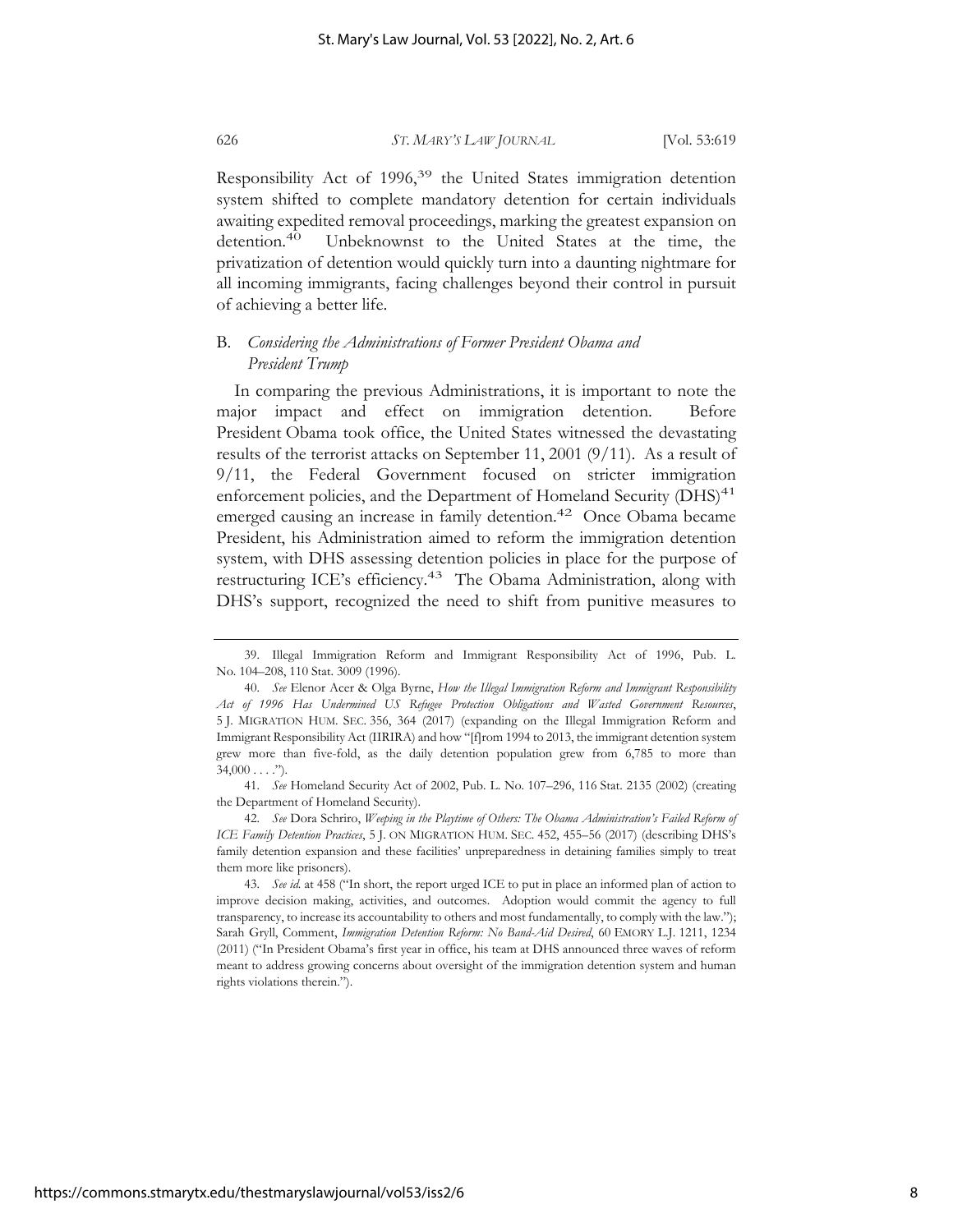more civilized measures in response to the influx of migration.<sup>44</sup> Although the government was well aware of the growing issue of detaining families for long periods of time, with the *Flores* Settlement Agreement<sup>45</sup> in place, the government focused on improving detention facilities but was not entirely sure how to approach the situation.<sup>46</sup> In 2014, President Obama faced one of the most challenging tasks of his term.<sup>47</sup> Many children and families began flowing through the border from Central America in hopes of protecting their family from the violence unfolding in their home country.48 For President Obama, this issue presented him with the opportunity to uphold the promises of reform he stood by from the beginning of his presidency; however, under pressure and the overwhelming amount of families, President Obama instead expanded family detention and increased detention duration.<sup>49</sup> Unfortunately for the United States, the Obama Administration's measures did not help control the immigration detention issue, and left immigrants with further worries as to their future in the United States.

Furthermore, in 2015, since President Trump's presidential campaign announcement, President Trump has expressed his contemptuousness toward immigrant people, referring to Mexicans and people of color as a major problem for the United States.<sup>50</sup> Soon after President Trump's inauguration, his Administration's main goals centered around building a wall in the Southern border and increasing immigration enforcement under

<sup>44.</sup> Schriro, *supra* note 42, at 458.

<sup>45.</sup> Stipulated Settlement Agreement, Flores v. Reno, No. CV 85-4544-RJK(Px), at 6 (C.D. Cal. 1997) (setting out the provisions for detaining and releasing minors). The Flores Settlement Agreement further applied to the detention of families and set out the standards INS—now known as ICE—had to follow when detaining and housing immigrants.

<sup>46.</sup> *See* Schriro, *supra* note 42, at 459 ("[T]he government's repeated failure to make good faith and sustained efforts to comply with that agreement, ultimately limited its options to successfully manage the humanitarian crisis . . . .").

<sup>47.</sup> *Id.* at 461.

<sup>48.</sup> *Id.* at 460.

<sup>49.</sup> *Id.* at 461; *see* Joanne Lin, *33 Senators Join Chorus of Voices Condemning Obama's Family Detention Policies*, ACLU (June 3, 2015, 10:00 AM), https://www.aclu.org/blog/immigrants-rights/immigrantsrights-and-detention/33-senators-join-chorus-voices-condemning?redirect=blog/washington-marku p/33-senators-join-chorus-voices-condemning-obamas-family-detention-policies [https://perma.cc/ P7X4-PR2M] (describing senators' frustration with Obama's detention use to deter families from entering the U.S.).

<sup>50.</sup> PBS NewsHour, *Watch Donald Trump Announce His Candidacy for U.S. President*, YOUTUBE (June 16, 2015), https://www.youtube.com/watch?v=SpMJx0-HyOM [https://perma.cc/CZ9K-Q5LW].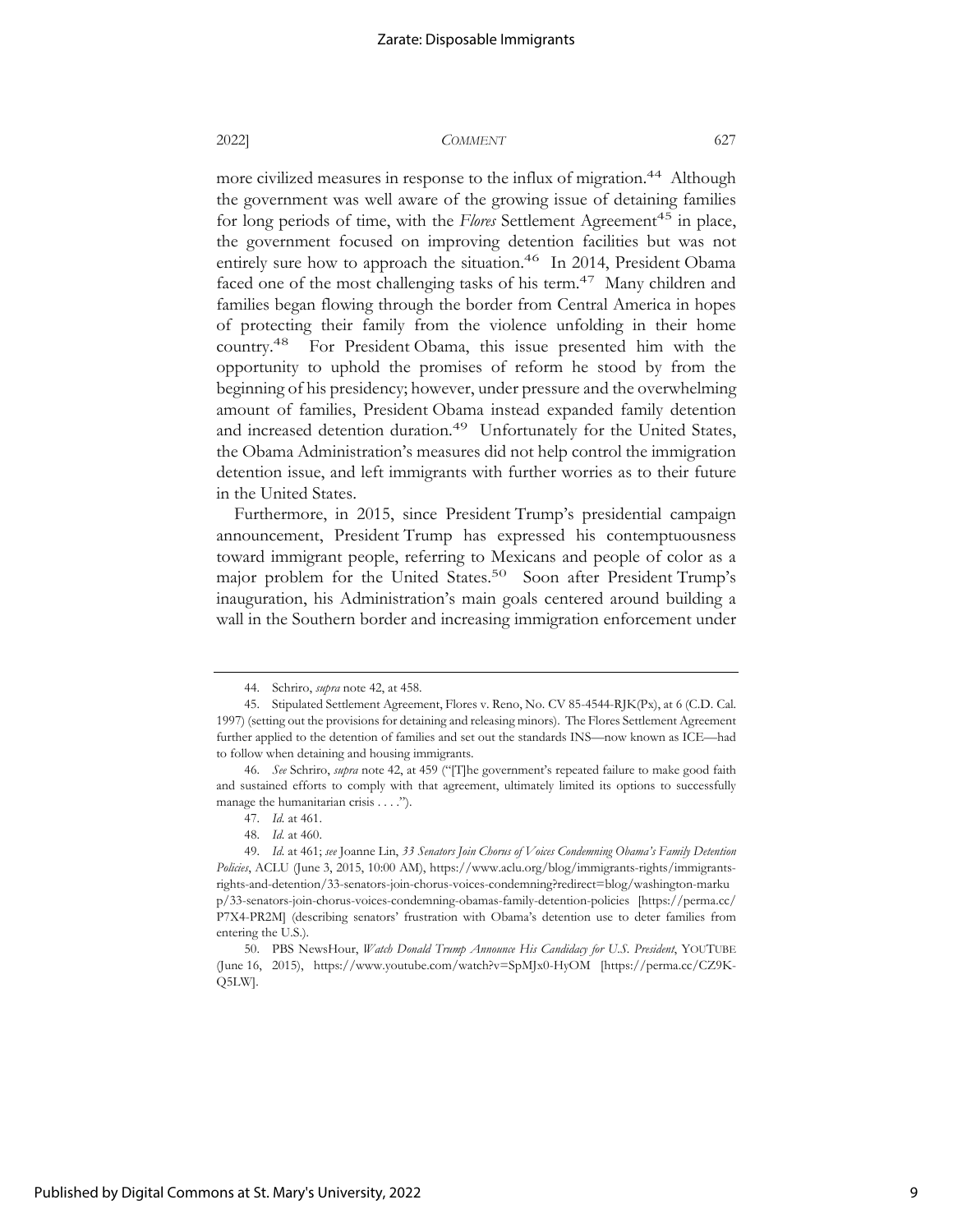the new "zero tolerance" policy.51 Unlike President Obama, President Trump's zero tolerance policy sadly led to family separation.<sup>52</sup> Undocumented adults entering the United States were prosecuted for illegal entry, requiring them to be separated from their minor children.<sup>53</sup> Though initially claiming that separating children was simply an unintentional consequence, it was revealed to be a specific tactic designed to deter migrant families from entering the  $U.S.^{54}$  In the face of mounting opposition to family separation, the Trump Administration looked towards detaining families together while awaiting removal proceedings.<sup>55</sup> While the Obama Administration's detention policies sought to deter migration, President Trump's Administration used mandatory detention and also enforced family separation as a deterrence measure.<sup>56</sup> Ultimately, President Trump signed the Executive Order ending family separation altogether, but sought to amend the *Flores* Settlement Agreement in order to detain families until the completion of criminal proceedings,  $57$  and eventually announced new rules affecting family detention that were ultimately challenged.<sup>58</sup> It is difficult to assess the future impact President Trump's policies will have in the long run, considering the

<sup>51.</sup> *See* Rose Cuison Villazor & Kevin R. Johnson, *The Trump Administration and the War on Immigration Diversity*, 54 WAKE FOREST L. REV. 575, 601 (2019) ("[Trump's] fervent support for building a wall along the U.S.-Mexico border exemplifies his dedication—which has led to repeated friction between the President and Congress—to immigration enforcement.").

<sup>52.</sup> *Id.* at 602.

<sup>53.</sup> *See id.* at 602–03 ("The Administration was compelled to abandon the family-separation policy after a firestorm of criticism of its harsh consequences.").

<sup>54.</sup> *See id.* at 612 (identifying the true intentions of the zero tolerance policy enacted by the Trump Administration).

<sup>55.</sup> *See id.* (explaining how political pressure led the Trump Administration to move towards detaining families together).

<sup>56.</sup> *See id.* at 613 ("[T]he White House announced that the Administration would seek to replace the family-separation policy with a policy allowing for the detention of entire families."); *see also* Dara Lind, *What Obama Did with Migrant Families vs. What Trump Is Doing*, VOX (June 21, 2018, 2:45 PM), https://www.vox.com/2018/6/21/17488458/obama-immigration-policy-family-separation-border [https://perma.cc/445J-2K4T] (discussing Trump's attempt at continuing Obama's estopped detention policy).

<sup>57.</sup> *See* Exec. Order No. 13,841, 83 Fed. Reg. 29,435 (June 25, 2018) (stating "[T]he Secretary of Homeland Security (Security), shall, . . . maintain custody of alien families during the pendency of any criminal improper entry or immigration proceedings involving their members").

<sup>58.</sup> *See* Gus Bova, *The Consequence of Trump's New Family Detention Rules*, OBSERVER (Aug. 21, 2019, 5:03 PM), https://www.texasobserver.org/the-consequence-of-trumps-new-family-detentionrules/ [https://perma.cc/6T5T-93J9] ("Trump Administration officials announced a final rule that will allow the government to detain migrant children indefinitely in family detention centers while they and their parents await resolution of their asylum cases.").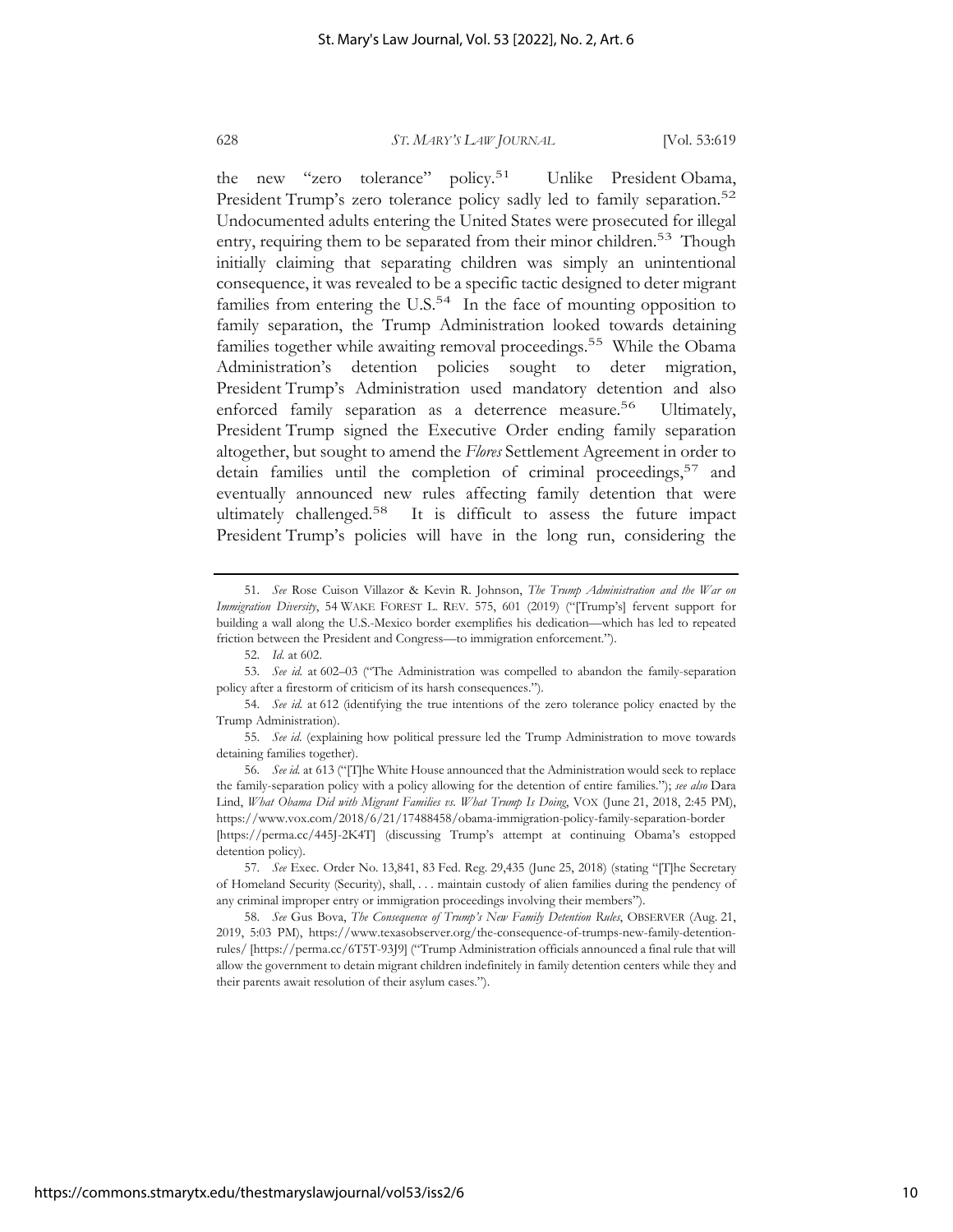deterioration of detention under his control.<sup>59</sup> In essence, the Obama Administration may not have had a positive impact on immigration detention, but the Trump Administration went above and beyond in exemplifying the need to "Make America Great Again"<sup>60</sup> by punishing all outsiders.

# III. IMMIGRATION AND CUSTOMS ENFORCEMENT'S FAILURE TO HOLD OFFICIALS ACCOUNTABLE

#### A. *Investigating Sexual Assault*

More often news stories and reports arise of women, children, and men alleging they were raped while detained by immigration enforcement. Despite this fact, rarely does the media portray justice served for these victims against immigration officials.<sup>61</sup> The Department of Homeland Security (DHS) currently has a zero tolerance standard in place stating how each facility must comply with a written policy indicating the measures of responding to and preventing sexual abuse.<sup>62</sup> DHS is primarily responsible for directing all allegations of sexual abuse and/or assault reported to them to their Office of Inspector General  $(OIG)^{63}$  for complete investigation.<sup>64</sup> Nonetheless, by the time the OIG receives a complaint, it may be too late for their office to conduct a thorough investigation.

<sup>59.</sup> *See* Eunice H. Cho, Tara T. Cullen & Clara Long, *Justice-Free Zones: U.S. Immigration Detention Under the Trump Administration*, ACLU RSCH. REP. 19–20 (Apr. 30, 2020), https://www.hrw.org/sites/default/files/supporting\_resources/justice\_free\_zones\_immigrant\_dete ntion.pdf [https://perma.cc/ZSJ9-5AUD] (reporting Trump's continued expansion of immigration detention centers with little to no legal representation available and unsafe conditions).

<sup>60.</sup> *See* PBS NewsHour, *supra* note 50 (announcing his presidential campaign slogan as "Make America Great Again").

<sup>61.</sup> *See* Julie Goldscheid, *Sexual Assault by Federal Actors, #MeToo, and Civil Rights*, 94 WASH. L. REV. 1639, 1641 (2019) (indicating little attention is placed on holding government officials accountable for sexual assault as compared to other higher position individuals).

<sup>62.</sup> *See* Standards to Prevent, Detect, and Respond to Sexual Abuse and Assault in Confinement Facilities, 79 Fed. Reg. 13100, 13100 (Mar. 7, 2014) (codified at 6 C.F.R. pt. 115) (setting forth the zero tolerance of sexual abuse in detention facilities).

<sup>63.</sup> U.S. DEP'T HOMELAND SEC'Y: OFF. INSPECTOR GEN., https://www.oig.dhs.gov/ [https://perma.cc/5CEM-EVD8].

<sup>64.</sup> *See Investigative Protocols for Allegations of Sexual Abuse and/or Assault*, U.S. DEP'T HOMELAND SEC'Y: U.S. CUSTOMS & BORDER PROT. (Feb. 28, 2020), https://www.cbp.gov/about/care-incustody/investigative-protocols-allegations-sexual-abuse-and-assault [https://perma.cc/BPQ3-TD JG] (indicating "all allegations of sexual abuse and/or assault in a CBP holding facility are documented and referred to the Department of Homeland Security (DHS), Office of Inspector General (OIG), for independent review and assessment").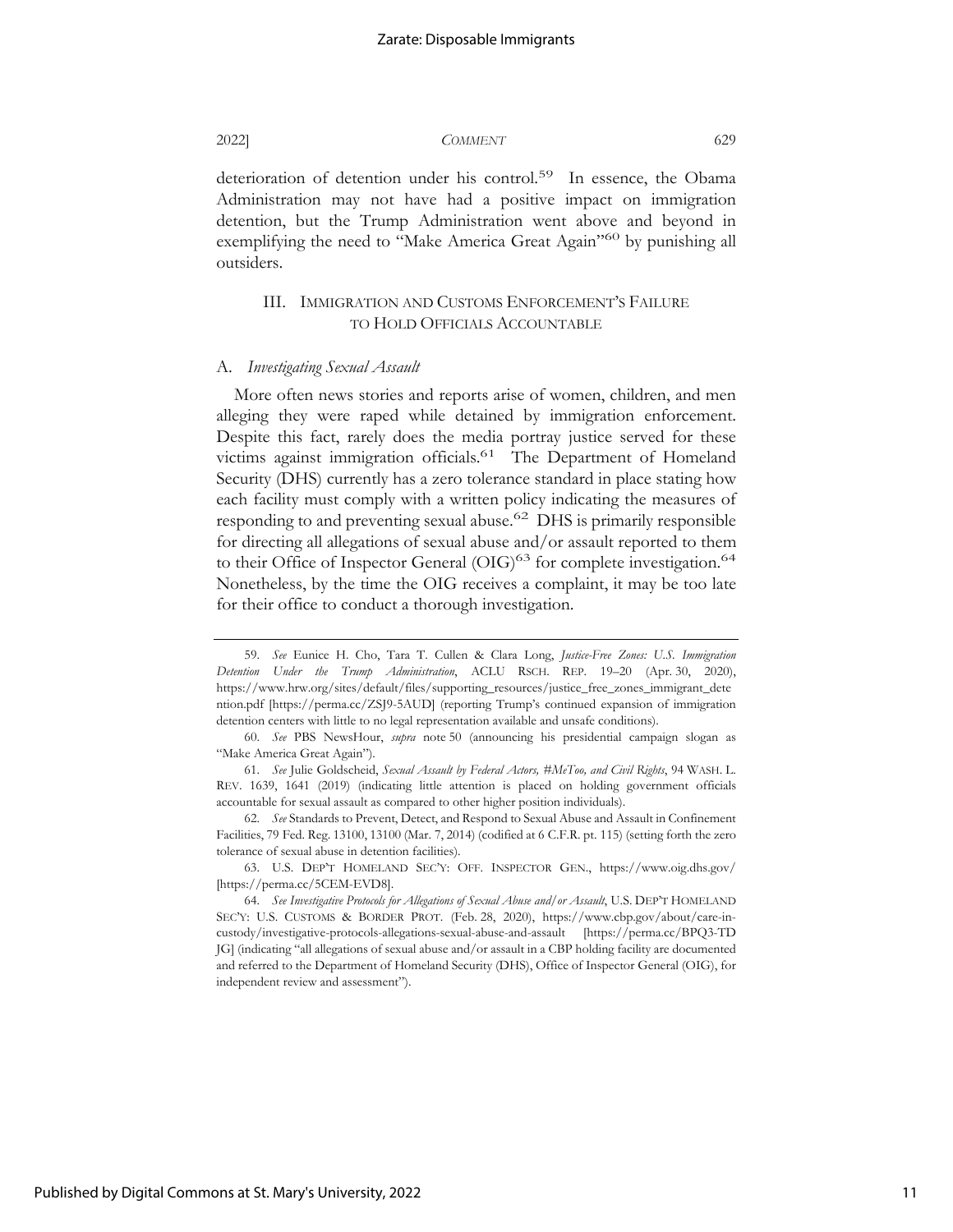#### 1. The Process

Several years ago, the Inspector General at the time, John Roth, made a statement detailing the steps the OIG takes when investigating misconduct by federal law enforcement.<sup>65</sup> Essentially, DHS has internal affairs offices that report to OIG.<sup>66</sup> When OIG receives a complaint, they have the following options: investigate or refer it to the appropriate component, if sent back to an internal affairs office, they will have the discretion whether to take action or not, or for criminal matters refer the complaint to the Department of Justice (DOJ) where they determine whether to pursue the case.67 This investigative process can present several challenges for victims detained for a definite period of time. First, the OIG has the final decision of completing an investigation, and often out of the thousands of complaints they receive, they will investigate only a small percentage of those complaints.68 This means that most detainees' cases will either not be investigated or will be referred to ICE—the DHS component in charge of detention centers—to handle. Even after ICE obtains the complaint, they will ultimately decide whether to investigate or do nothing.<sup>69</sup> Secondly, after ICE receives the allegation from OIG, if ICE decides to investigate, it may not have the proper resources to conduct a complete investigation report.70 According to the previous OIG report, after inspecting several ICE family detention facilities, the results demonstrated ICE employees were well trained in procedures to follow for reporting sexual assault or abuse. However, when it came to security camera perimeters, not all facilities contained adequate camera views, leaving blind spots where detainees are more likely to be harmed.<sup>71</sup> If security cameras do not cover

<sup>65.</sup> *Analyzing Misconduct in Federal Law Enforcement: Before the Judiciary Subcomm. on Crime, Terrorism and Homeland Sec'y*, 114th Cong. 1 (2015) (statement of John Roth, Inspector General, Department of Homeland Security) [hereinafter *Analyzing Misconduct in Federal Law Enforcement*].

<sup>66.</sup> *Id.* at 2.

<sup>67.</sup> *See id.* at 2–3 (outlining the investigative process).

<sup>68.</sup> *See Widespread Sexual Assault*, *supra* note 5 (finding the OIG receives more complaints every day and investigates less than three percent of them).

<sup>69.</sup> *See Analyzing Misconduct in Federal Law Enforcement*, *supra* note 65, at 2 ("[I]f referred, the component can decide to investigate the allegation or take no action.").

<sup>70.</sup> *See* Lomi Kriel, *ICE Deported a Key Witness in Investigation of Sexual Assault and Harassment at El Paso Detention Center*, TEX. TRIB. (Sept. 15, 2020, 1:00 PM), https://www.texastribune.org/ 2020/09/15/ice-deport-witness-sexual-assault/ [https://perma.cc/2YTD-EXLP] (demonstrating how ICE easily deports key witnesses during investigations, likely affecting its overall final report).

<sup>71.</sup> John Roth, *Results of Office of Inspector General FY 2016 Spot Inspections of U.S. Immigration and Customs Enforcement Family Detention Facilities*, U.S. DEP'T HOMELAND SEC'Y: OFF. INSPECTOR GEN.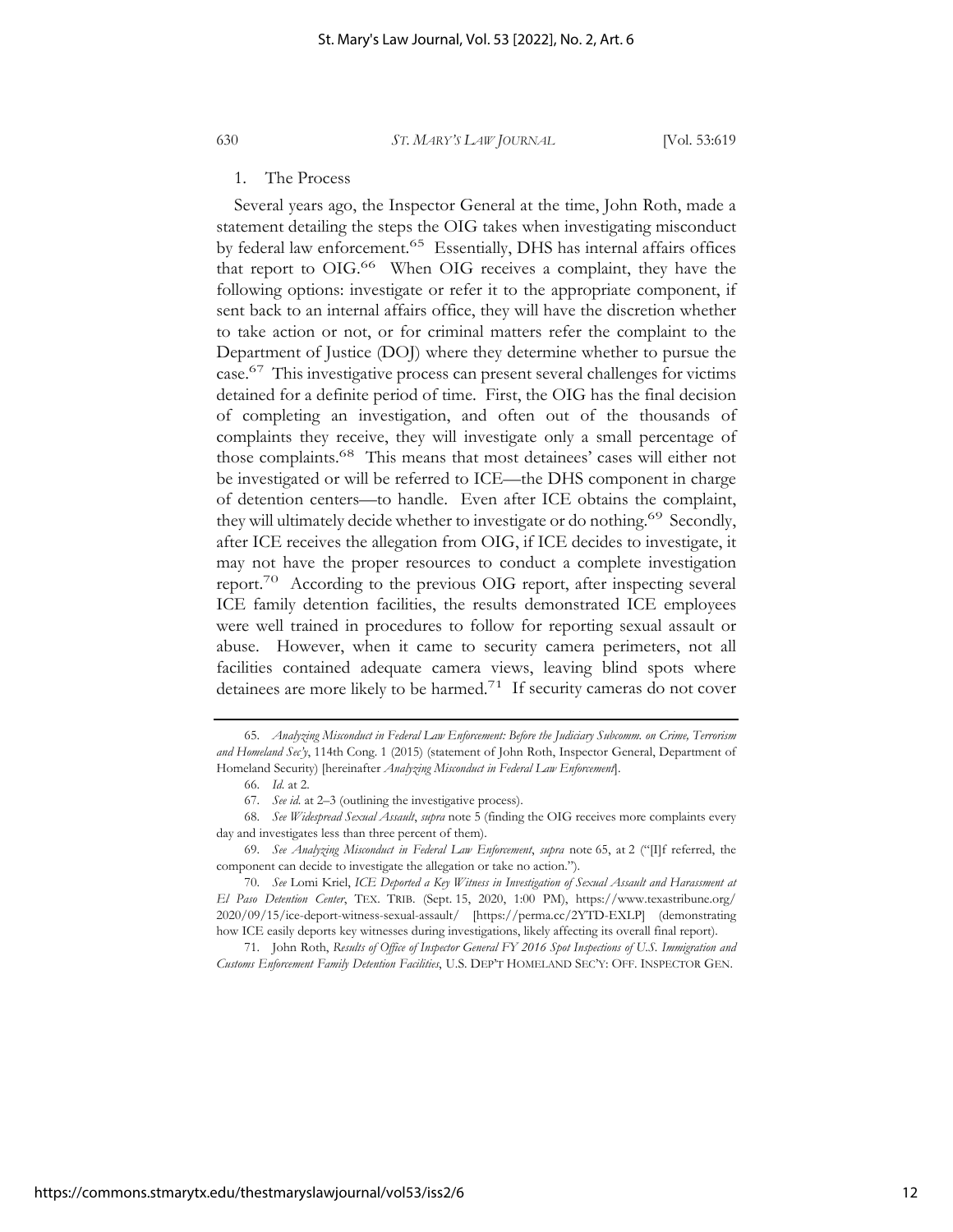all areas of a facility this can likely affect a detainee's case, where upon investigating, security footage may be unreliable in obtaining concrete evidence if the incident occurred in a blind spot area. Additionally, ICE does not always comply with standards in place for investigating sexual assault, thus leaving an incomplete report.<sup>72</sup> With incomplete reports missing documentation and only containing a detainee's story, their case is likely insufficient to establish credibility, further delaying compensation.<sup>73</sup> The fact that a majority of the problem stems from employees hired by contractors due to the privatization of detention, as previously mentioned, does little to help with the investigation process as well because the process focuses on federal employees' involvement. Lastly, not all victims of sexual assault will report the abuse; and the few that report have either already been deported or are deported while pending investigation, thereby limiting necessary contact with the detainee.74 Detained immigrants already face a substantial number of obstacles, and undependable investigative standards will continuously delay accountability.

The OIG should implement detailed investigation standards, requiring all facilities to comply with the same set of standards. Most importantly, the investigative measures should not only apply to the federal employees within these detention facilities, but also the staff members employed by the contractors running the facilities. With more allegations arising daily, the OIG should note the continued allegations and determine what the core

<sup>5–6 (</sup>June 2, 2017), https://www.oig.dhs.gov/sites/default/files/assets/2017/OIG-17-65-Jun17.pdf [https://perma.cc/7XLC-EFA5].

<sup>72.</sup> *See Immigration Detention: Additional Actions Could Strengthen DHS Efforts to Address Sexual Abuse*, U.S. GOV'T ACCOUNTABILITY OFF. 25 (2013), http://www.gao.gov/assets/660/659145.pdf [https://perma.cc/2AGK-BGQ3] (reporting ICE must follow Performance-Based National Detention Standards specifying "that facilities are to maintain investigative files for sexual abuse allegations to include information such as incident and investigative reports, medical forms, and supporting memorandums, among other things").

<sup>73.</sup> *See* Tina Vasquez, *In Search of Safety: An Investigation of Abuse at an Immigration Facility*, REWIRE NEWS GRP. (Mar. 8, 2019, 6:08 AM) [hereinafter *In Search of Safety*], https://rewirenewsgroup.com/ article/2019/03/08/search-safety-investigation-abuse-immigration-facility/ [https://perma.cc/9B32- XGV2] (unfolding how a victim's sexual assault investigation was "launched, conducted, and concluded in [nineteen] days" with only taking the victim's story and conducting a medical assessment).

<sup>74.</sup> In Doe's recent case, she suffered sexual assault while in the custody of ICE and was deported hours after her assault, disallowing her the opportunity to come forward right away. Plaintiff's Original Complaint & Jury Demand, *supra* note 13, at 30; *see* Kriel, *supra* note 70 (describing a recent incident where a rape victim was deported while the OIG had a pending investigation); Jessica Mindlin et al., *Dynamics of Sexual Assault and the Implications for Immigrant Women*, *in* EMPOWERING SURVIVORS: LEGAL RIGHTS OF IMMIGRANT VICTIMS OF SEXUAL ASSAULT 3 (Leslye Orloff ed., 2013).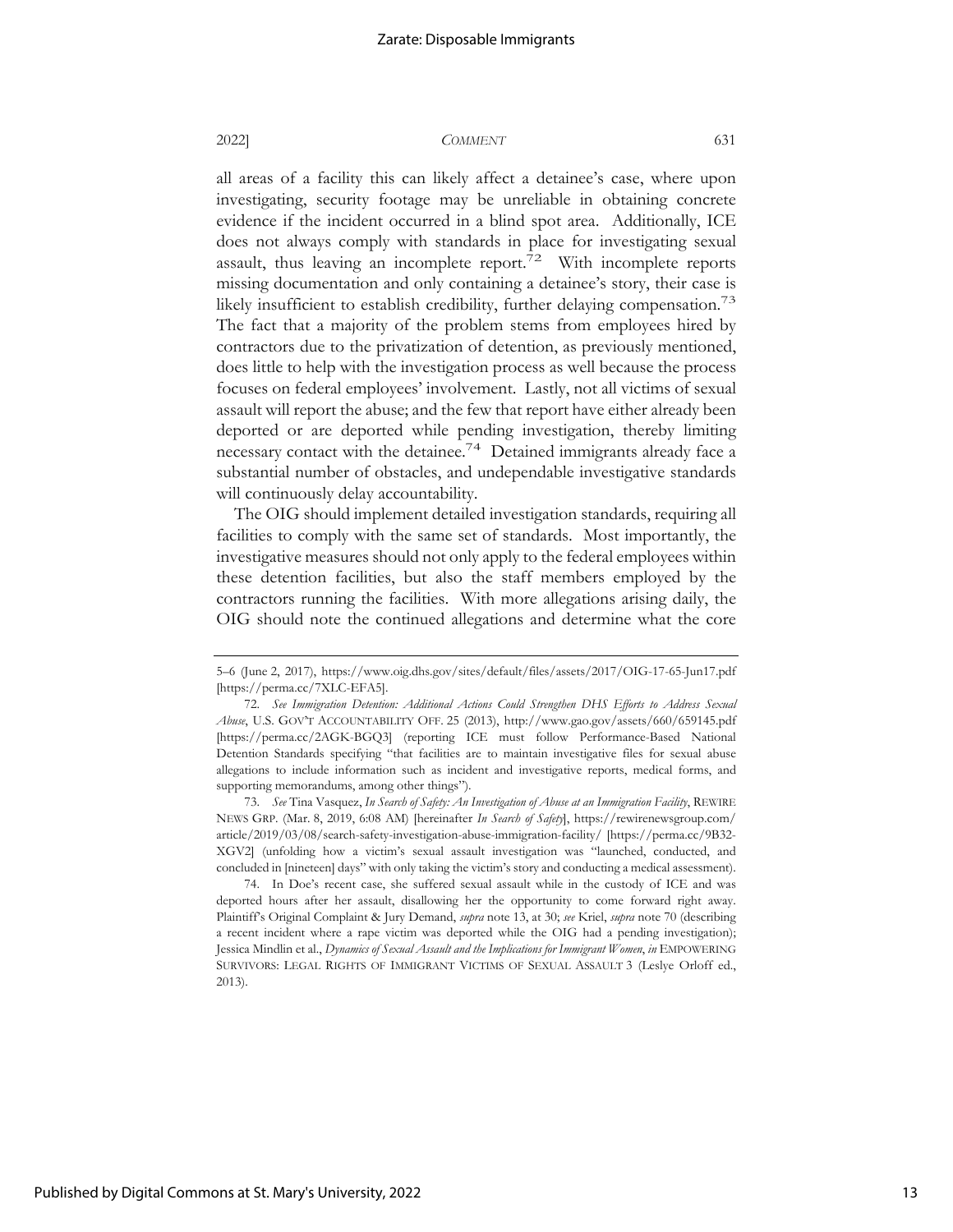issue is to begin changing procedures. After determining the main problem, the OIG should then advise on how a facility should make changes and follow up within a month to see whether the proper changes were made. If the current investigation process continues and both the OIG and ICE have the decision to investigate or do nothing, a detailed report should still be completed determining the specific reasons explaining why investigation was not necessary. This process may provide a better understanding as to why such a small percentage of cases are investigated.

## B. *Effects of Sexual Assault on Immigrant Families*

Sexual assault can harm anyone at any time.<sup>75</sup> One of the first difficult steps to overcome is breaking the barrier of remaining silent and speaking up about the harm.76 Generally, in America, victims of sexual violence not only endure long-term emotional distress, but the physical and psychological impact on a victim's body can detrimentally affect a person's well-being and future relationships.77 Much of the trauma victims face gradually develops into serious mental health conditions such as depression, anxiety, and severe post-traumatic stress disorders.78 Far worse, these mental health issues may result in death through suicide.<sup>79</sup> The heartbreaking reality is many sexual assault cases are unreported, thus probably affecting the severity of harm victims suffer.<sup>80</sup>

<sup>75.</sup> *Victims of Sexual Violence: Statistics*, *supra* note 3.

<sup>76.</sup> *See* Sydney Karlos, *Opinion: A Lesson on Why Victims of Sexual Assault Stay Silent*, DAILY AZTEC (May 8, 2019), https://thedailyaztec.com/94723/el-alma/opinion-a-lesson-on-why-victimsof-sexual-assault-stay-silent/ [https://perma.cc/55KU-AHMZ] (showing how sexual assault victims have a difficult time speaking up due to feelings of shame, dehumanization, and simply thinking they will not be believed).

<sup>77.</sup> *See* Mary Graw Leary, *Affirmatively Replacing Rape Culture with Consent Culture*, 49 TEX. TECH L. REV. 1, 21 (2016) (discussing qualitative harm of sexual assault).

<sup>78.</sup> *See Sexual Assault/Abuse*, *supra* note 6 (illustrating the mental health issues associated with sexual assault); *see also* Leary, *supra* note 77, at 21–22 (focusing on the large percentage of victims who suffer from post-traumatic stress disorder with a small group suffering seventeen years after the assault).

<sup>79.</sup> *See* Leary, *supra* note 77, at 22 ("[R]ape victims are thirteen times more likely to attempt suicide than victims of other crimes.").

<sup>80.</sup> *See* Victoria Brown et al., Rape & Sexual Assault, 21 GEO. J. GENDER & L. 367, 375 (2020) ("Survivors often do not report rape for various reasons, including the fear of not being believed, guilt, shame, humiliation, lack of trust in the justice system, and fear of retribution.").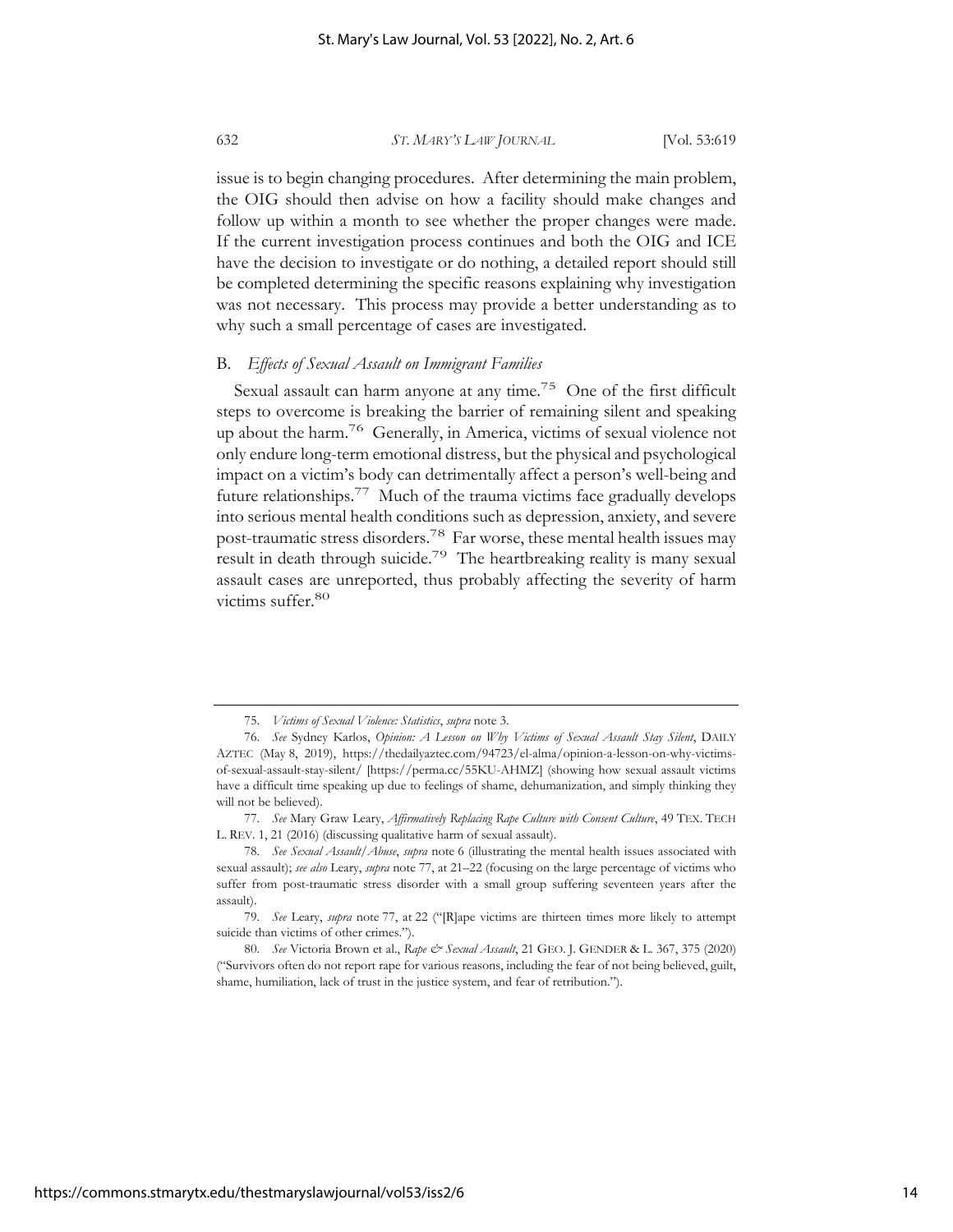## 1. Additional Barriers

Immigrants are not only confronted with these traumatic experiences, but additionally face "legal, economic, community, and other significant pressures that are related to or arise from their status as non-citizen victims."81 For these victims speaking up about their assault is more difficult than their counterpart U.S. citizen victims, as reporting an incident causes fears of the possibility of deportation.82 Historically "[b]eing an immigrant confers significant increased vulnerability to recurring sexual assault" with immigrants, especially women, being more susceptible to experience multiple sexual assault incidents compared to non-immigrants.<sup>83</sup>

#### 2. Detention Effect

Further, detention centers likely do not alleviate the risks of sexual assault, especially when immigrant families are already significantly prone to posttraumatic stress disorders with the lengthy immigration process, or worse, the separation of families.<sup>84</sup> Many immigrants, such as Doe, arrive to the United States with hopes of obtaining a better future for themselves and their families, only to be placed under ICE's inhumane prison-like detention facilities.85 Despite the challenges immigrants face upon arriving, sexual assault in detention becomes an added barrier not only for the potential victim but their families as well. In Doe's case, the effects of sexual assault implicate the dangers an immigrant woman may face after leaving a detention center.<sup>86</sup> As a result of sexual assault, Doe became impregnated

<sup>81.</sup> Mindlin et al., *supra* note 74, at 1–2.

<sup>82.</sup> *See id.* at 3 (demonstrating how undocumented individuals, particularly women, are afraid of informing officials of a sexual assault incident due to fears of being deported); *see also Three Ways Sexual Violence Impacts Immigrants in the United States*, SEXUAL ASSAULT VICTIM ADVOC. (July 31, 2018), http://savacenter.org/three-ways-sexual-violence-impacts-immigrants-united-states/ [https://perma. cc/EDQ2-WPGV] (indicating "[m]any survivors experience guilt and shame regardless of where the assault took place, but the fear of retaliation from other detainees or staff may also hinger survivors from reporting").

<sup>83.</sup> Mindlin et al., *supra* note 74, at 3.

<sup>84.</sup> *See* Devin Miller, *Pediatricians speak out: Detention is not the answer to family separation*, AM. ACAD. OF PEDIATRICS (July 24, 2018), https://www.aappublications.org/news/aapnewsmag/2018/07/24/ washington072418.full.pdf [https://perma.cc/7RCK-7EHW] (reporting on how "[s]tudies of detained immigrants have shown that children and parents may suffer negative physical and emotional symptoms from detention . . . .").

<sup>85.</sup> *See* Priscilla Mendoza, *supra* note 34, at 175 (referring to immigration detention as "jail-like facilities").

<sup>86.</sup> Plaintiff's Original Complaint & Jury Demand, *supra* note 13, at 31.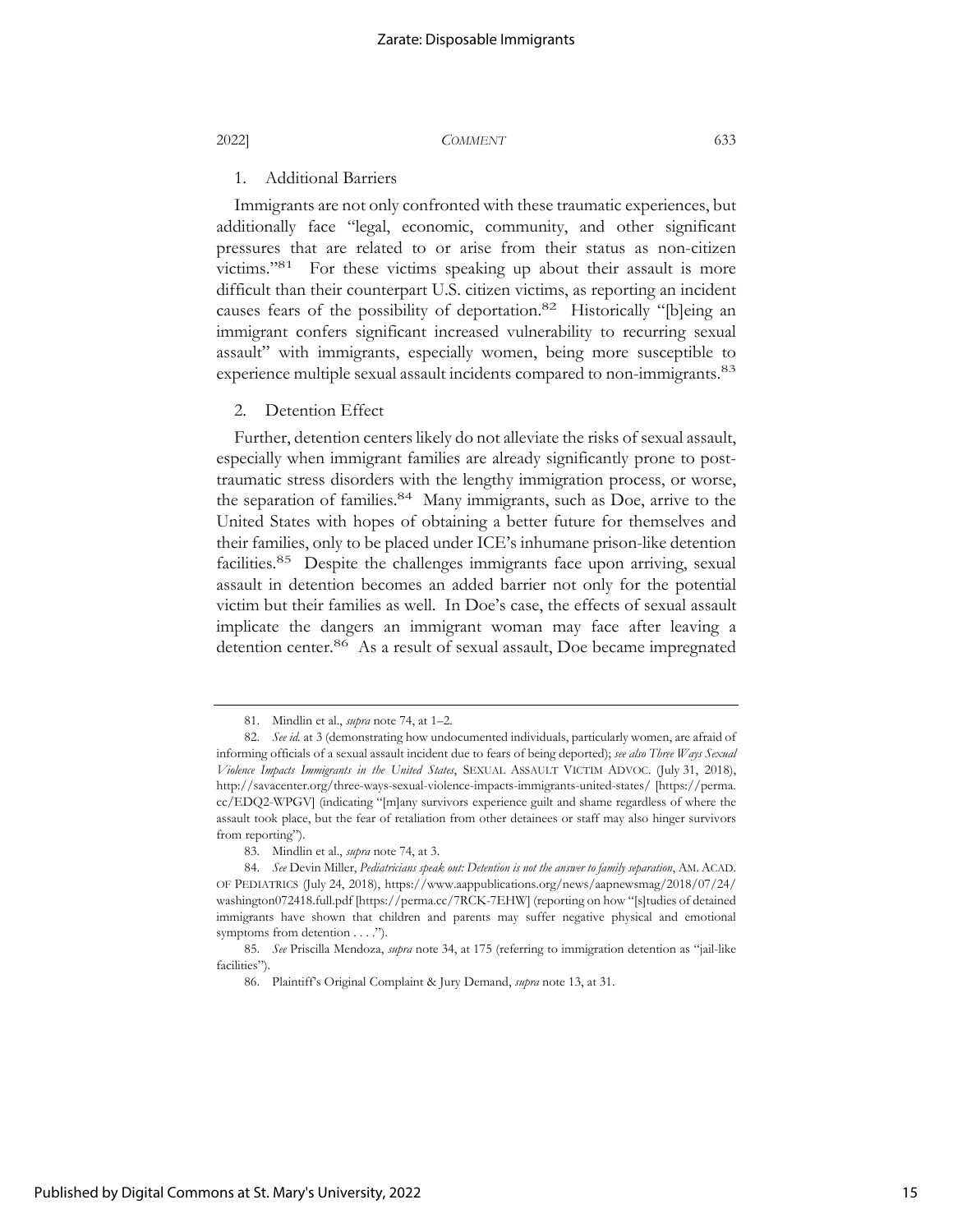and suffered severe trauma and depression.<sup>87</sup> Many women such as Doe often are unable to afford terminating the pregnancy<sup>88</sup> and give birth to their assailant's child, which birth in itself can cause complications upon delivery.<sup>89</sup> The unfortunate events that led to this outcome will possibly only continue to cause physical and psychological pain on Doe and her family<sup>90</sup> unless recourse is adopted in preventing and addressing sexual assault in these facilities. Not to mention the difficulties a child born out of rape may face with their identity and immediate family.<sup>91</sup>

ICE continuously states to have a zero-tolerance policy for all sexual abuse and/or assault,  $^{92}$  however time after time, ICE has demonstrated that their contractual relationship with detention facilities is far more important than holding employees accountable for any violation of the "zero-tolerance policy."93 Setting aside all policies in place and focusing on the people hired to monitor these detention facilities can be a start to reforming the abominable conditions detainees have to live through. Most, if not all, allegations of sexual assault are against guards that intentionally abuse detainees.<sup>94</sup> In contracting with private corporations to run detention facilities, ICE should not only focus on requiring bare minimum qualifications on the company's hiring process but should also include provisions for providing adequate training of new hires and having a high job application standard to improve the quality of the applicants. Since ICE

<sup>87.</sup> *See id.* at 31. ("[Doe] felt very depressed and alone as a result of the trauma of the attack and subsequent pregnancy.").

<sup>88.</sup> Either because abortion is illegal in their countries or it is against the woman's culture to abort a child.

<sup>89.</sup> *See* Plaintiff's Original Complaint & Jury Demand, *supra* note 13, at 31 (demonstrating Doe giving birth to her child through cesarean section causing medical complications and hospitalization of eight days).

<sup>90.</sup> *Id.* at 31–32.

<sup>91.</sup> *See* Robert T. Muller, *Children Born of Rape Face a Painful Legacy*, TRAUMA & MENTAL HEALTH REP. (Jan. 22, 2016), https://trauma.blog.yorku.ca/2016/01/children-born-of-rape-face-a-painfullegacy/ [https://perma.cc/6B7Q-KYM4] ("[C]hildren often develop poor parent-child relationships, as violent rape can affect maternal capacity to care for the child and to form a loving bond.").

<sup>92.</sup> *PREA*, *supra* note 10.

<sup>93.</sup> *See generally* Plaintiff's Original Complaint & Jury Demand, *supra* note 13 (supporting the theory in which ICE does not follow up with complaints and continues to harm immigrant detainees); *See* Kriel, *supra* note 12 (detailing the issues surrounding sexual assault complaints and how such reasons are supported by the inappropriate nature of the ICE officials guarding them).

<sup>94.</sup> *See* Kriel, *supra* note 12 (demonstrating thousands of sexual assault complaints against ICE are due to guards); *see also In Search of Safety*, *supra* note 73 (focusing on a victim's investigation process in Hutto, Texas where "inappropriate relationships" between detainees and guards have been ongoing for years yet the detention facility has only terminated two guards between the years of 2015 and 2018).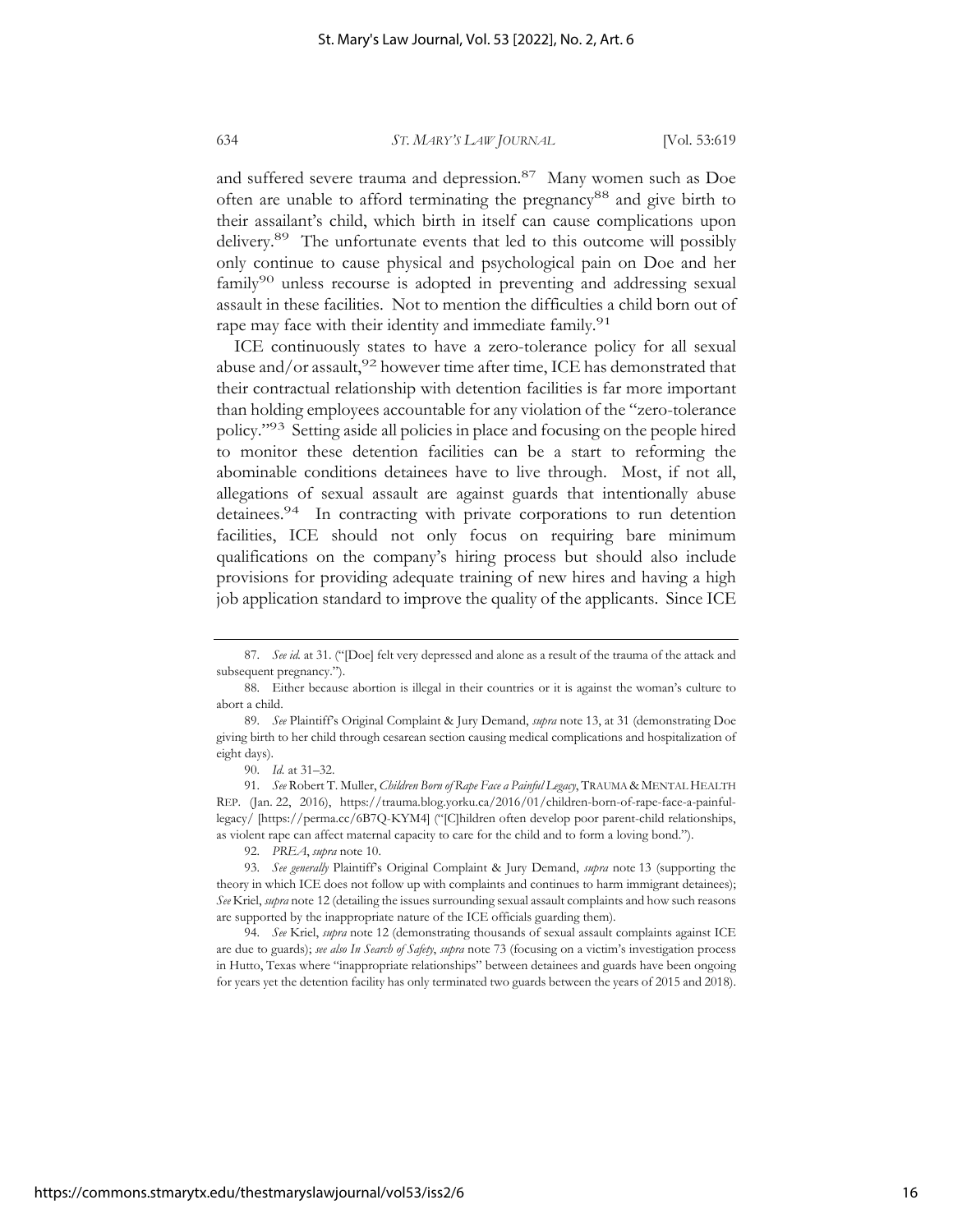is ultimately the face of detention facilities, importance should be placed on measures exercised by private corporations through their contract.

Additionally, addressing sexual assault and providing helpful resources to detained victims may likely alleviate physical and psychological trauma caused before worsening the trauma. With a high number of sexual assault complaints annually, if detention facilities fail to protect detainees, ICE should refer victims to outside support or provide helpful information for the victims to seek help.<sup>95</sup> Not only in Texas, but all over the nation rape crisis centers are available to anyone at any time. For instance, Just Detention International is an organization committed to advocating for sexual abuse victims in all forms of detention in the U.S. and connects victims to the closest rape crisis center in their state.<sup>96</sup> Such organizations assist immigrant detainees with either the program's hotline services or inperson services, as long as contact information is made available to detainees.<sup>97</sup> Unfortunately, there is a growing concern in detention facilities that outside resources are not always readily available, and is in fact a major issue the DHS has yet to resolve.<sup>98</sup> ICE previously stated that it is a detainee's responsibility to request outside services, however these detainees usually have little to no guidance on whether they actually have the right to request these services.<sup>99</sup> Every ICE detention facility is responsible for informing detainees upon arrival of all the resources available to them.<sup>100</sup> As such, during detainee orientation, every facility should present detainees

 <sup>95.</sup> Isabela Dias, *Report: Sexual Assault is Common in Immigrant Prisons, but Survivors Aren't Getting Help*, TEX. OBSERVER (Dec. 20, 2019, 11:35 AM), https://www.texasobserver.org/report-sexualassault-is-common-in-immigrant-prisons-but-survivors-arent-getting-help/ [https://perma.cc/96DS-SP43].

<sup>96.</sup> *See Hope Behind Bars: An Advocate's Guide to Helping Survivors of Sexual Abuse in Detention*, JUST. DET. INT'L 1–2, https://www.acesdv.org/wp-content/uploads/2014/06/Hope-Behind-Bars.pdf [https://perma.cc/2JCA-ER2K] ("To this day, it remains the only organization in the country, and probably the world, dedicated to ending rape behind bars.").

<sup>97.</sup> *Id.* at 14.

<sup>98.</sup> *See* Dias, *supra* note 95 ("[R]ape crisis centers and advocates have 'very limited interaction' with detention facilities operated by ICE . . . ."); *see also* Roya Butler et al., *Twentieth Annual Review of Gender and the Law: Annual Review Article: Correctional Facilities*, 20 GEO. J. GENDER & L. 357, 367 (2019) ("[O]utside organizations such as the American Civil Liberties Union ("ACLU") have complained that detainees at CBP holding centers . . . often do not have access to a telephone to make reports to outside organizations and frequently cannot make reports about possible sexual assault without a guard's assistance.").

<sup>99.</sup> *See* Dias, *supra* note 95 ("The report states that outside support service providers are generally ready to provide counseling, but face many barriers.").

<sup>100.</sup> Standards to Prevent, Detect, and Respond to Sexual Abuse and Assault in Confinement Facilities, 79 Fed. Reg. 13100, at 13127.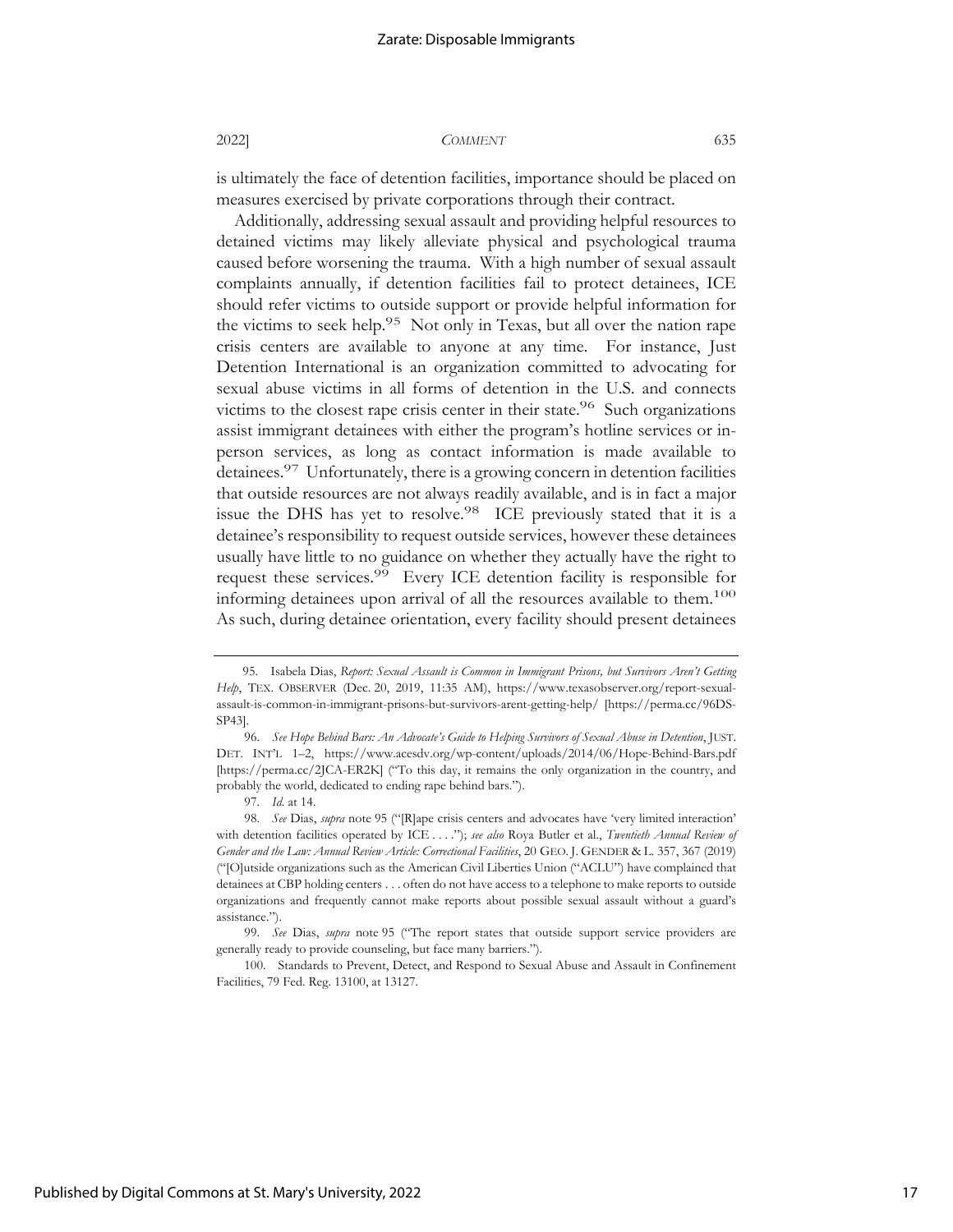with plenty of information to assist and support them during their detention period. Whether that information be made in the form of pamphlets in different languages, videos, or posted all around the facility, the more information, the better detainees may be aware. Ultimately, if detainees refuse to use that information to their own advantage, the burden falls on the detainees and not the facility.

### 3. Language and Culture

Lastly, in dealing with sexual assault, immigrants may also face "language and cultural barriers" preventing them from reporting the incident.<sup>101</sup> While every sexual assault experience is different, immigrants in the United States struggle with their status as non-citizens while simultaneously keeping their connections with family in their home country.102 These cultural tensions can affect how victims deal with sexual assault as some may be too embarrassed to inform their family about the assault due to fears of negative perceptions. Incidentally, some immigrants also face challenges in communicating their feelings and frustrations as many are not familiar with speaking or understanding beyond their native language.<sup>103</sup> These language barriers can affect a sexual assault victim's response time in effectively reporting an incident, possibly causing delay, or deciding not to report at all. All the effects and added barriers an immigrant victim faces show how complex every individual situation is and how detrimental sexual assault can be on a single person.

### IV. AN AVAILABLE REMEDY

#### A. *Enforcing the Prison Rape Elimination Act*

#### 1. Purpose

On September 4, 2003, President George W. Bush signed the Prison Rape Elimination Act (PREA) for the purposes of preventing rape within the United States prison system, establishing zero tolerance for any rape

<sup>101.</sup> *Three Ways Sexual Violence Impacts Immigrants in the United States*, SEXUAL ASSAULT VICTIM ADVOC. (July 31, 2018), http://savacenter.org/three-ways-sexual-violence-impacts-immigrantsunited-states/ [https://perma.cc/EDQ2-WPGV].

<sup>102.</sup> *See* Mindlin et al., *supra* note 74, at 16 (explaining how victims struggle with their cultural identity, and how their culture affects their responses to sexual assault).

<sup>103.</sup> *See id.* at 17 ("Some immigrants whose first language is not English may experience challenges in overcoming language barriers in the United States.").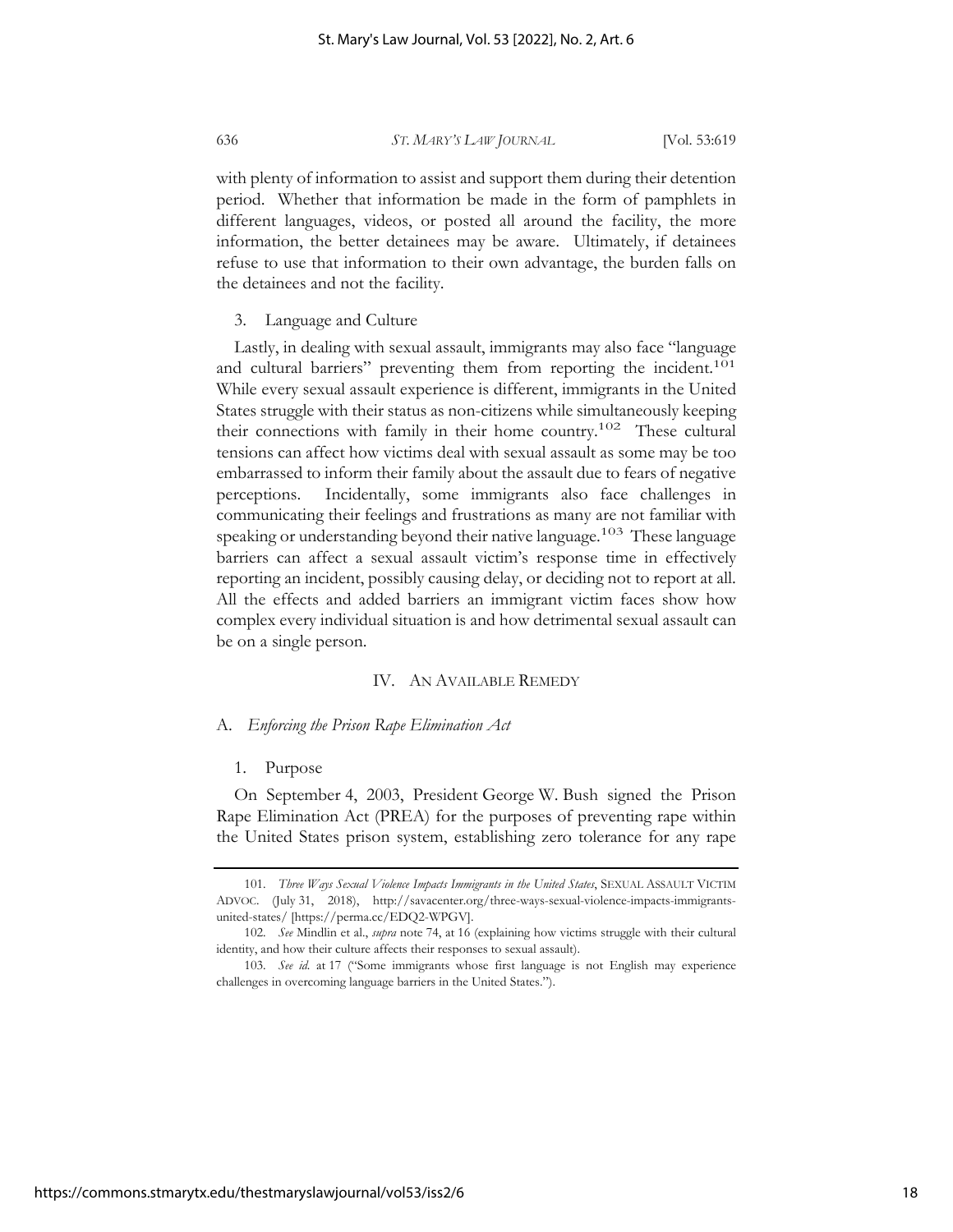incidents, implementing standards for officials to detect and reduce rape, increasing accountability, effectively gathering incident data, protecting victim's Eighth Amendment rights, and most importantly, prioritizing the elimination of prison rape.<sup>104</sup> With the passage of PREA, the act subsequently created the National Prison Rape Elimination Commission (NPREC) in charge of conducting investigations of sexual assault within prisons and developing standards to effectively eliminate prison rape.<sup>105</sup> According to the final report submitted by the NPREC in 2009, the commission found a heightened risk of sexual assault among immigration detention facilities, and recommended additional standards ICE should follow in aiding victims and further preventing sexual assault within its facilities.<sup>106</sup> After the submission of the final report, however, due to the Attorney General's delayed implementation of the NPREC's proposed standards, the U.S. Department of Justice did not release the final PREA standards until May 17,  $2012<sup>107</sup>$  Finally, on August 20, 2012, the final PREA rule became effective on all federal facilities under the control of the Department of Justice, and extended to all federal facilities whether government or privately run, including immigration detention facilities.108

In order for the rule to be implemented in other federal facilities, the PREA statute provides that each separate agency shall determine how to best enforce and implement the rule by developing its own set of standards complying with the recommendations of the NPREC.109 Prior to the NPREC's recommended standards, ICE recognized the need to address

<sup>104. 34</sup> U.S.C. § 30302.

<sup>105.</sup> *Prison Rape Elimination Act*, NAT'L PREA RES. CTR., https://www.prearesourcecenter. org/about/prison-rape-elimination-act [https://perma.cc/9DSF-HCQ5]; *see* Bessie Munoz, Comment, *Immigrants For Sale: Corporate America Puts A Price Tag on Sexual Abuse*, 17 SCHOLAR 553, 564 (2015) ("In order to develop standards, the Commission had to study the causes and consequences of sexual abuse in correctional facilities.").

<sup>106.</sup> *See* Nat'l Prison Rape Elimination Comm'n, *National Prison Rape Elimination Commission Report* 176, 182–85 (June 2009), https://www.ncjrs.gov/pdffiles1/226680.pdf [https://perma.cc/P2 ZU-WPB5] (setting out the standards to advance ICE's efforts in protecting immigrant detainees).

<sup>107.</sup> Munoz, *supra* note 105, at 568.

<sup>108.</sup> *See* National Standards to Prevent, Detect, and Respond to Prison Rape, 77 Fed. Reg. 37, 106, 37113 (June 20, 2012) (codified at 28 C.F.R. pt. 115) ("The Department now concludes that PREA does, in fact, encompass any Federal confinement facility 'whether administered by [the] government or by a private organization . . . .'.") (citation omitted).

<sup>109.</sup> *See id.* ("For example, the Department of Homeland Security possesses great knowledge and experience regarding the specific characteristics of its immigration facilities, which differ in certain respects from Department of Justice, State, and local facilities with regard to the manner in which they are operated and the composition of their populations.").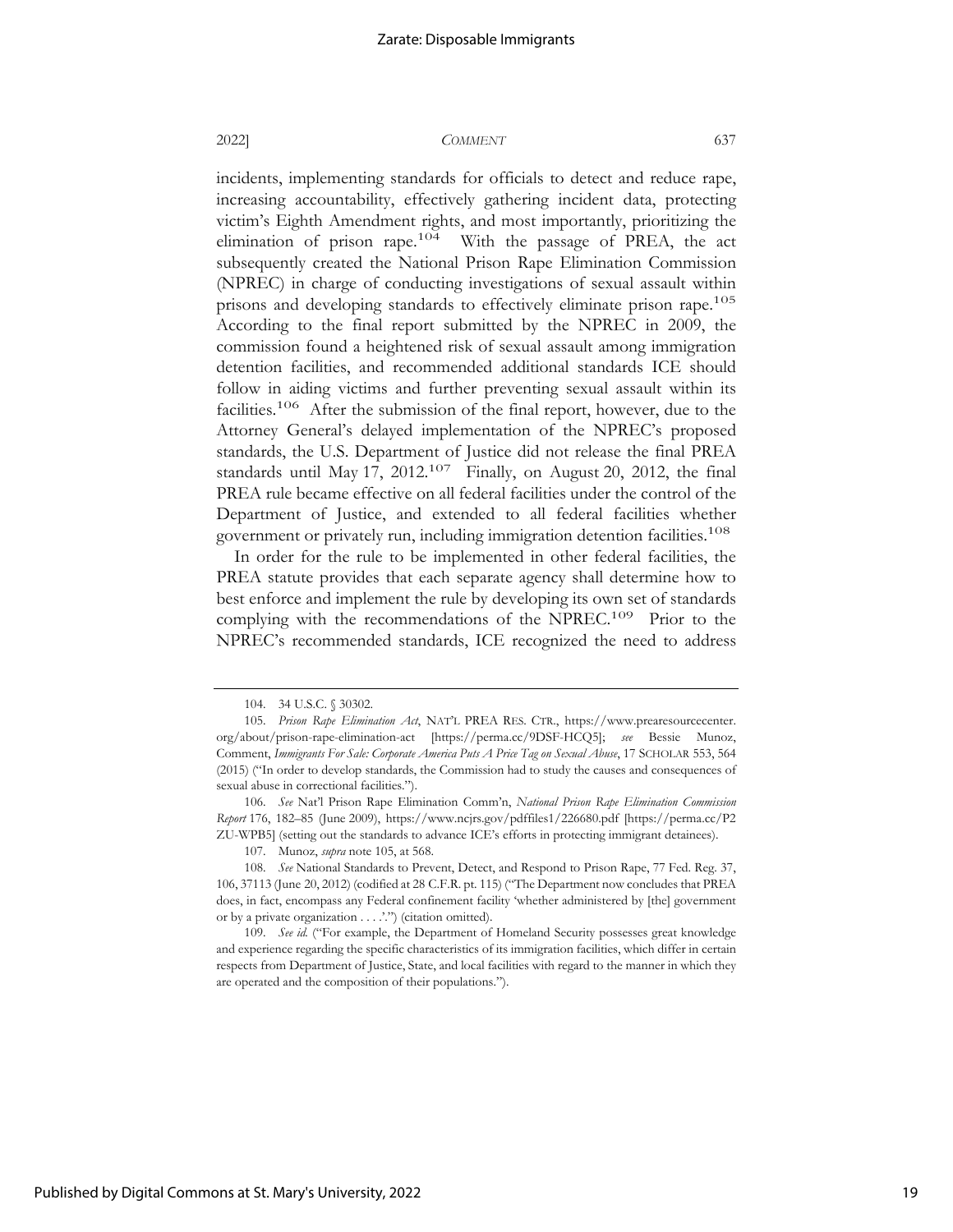sexual abuse within their facilities and implemented "the ICE Family Residential Standards and ICE Performance Based National Detention Standards," detailing the responsibilities each facility must comply with to keep detainees safe.<sup>110</sup> However, after the signing of PREA the Department of Homeland Security (DHS) developed its own PREA standards that became effective on May 6, 2014.<sup>111</sup> Because the DHS PREA standards failed to apply to Contract Detention Facilities (CDF) from the start—and instead the regulations were intended to phase through with new contracts, renewals and modifications—it is important to understand DHS's efforts in implementing the standards in CDFs following 2014.112

Though DHS's involvement in the PREA standards has been noted, the issue of sexual assault in its facilities remains unresolved, and as such it is necessary for DHS to reevaluate their PREA standards and adhere to stricter policies. The statute outlines the purpose of the DHS PREA standards as previously discussed,<sup>113</sup> however, PREA is most necessary in these detention facilities because immigrants remain human beings no matter the time of day, and their bodies are equally as important despite their immigration status. Since the enactment of PREA in 2003, the government has prioritized preventing prison rape to protect inmates from sexual victimization.114 The same way the government intends to protect incarcerated criminals, the government should further apply that priority to immigrants detained due to their immigration status.<sup>115</sup> Additionally, because of the increase of private contracting, DHS should begin by evaluating their current contracts with private corporations. In contracting with non-DHS entities, the DHS PREA standards require that new contracts or renewals include the sexual abuse standards and allow for

<sup>110.</sup> *PREA*, *supra* note 10.

<sup>111.</sup> Standards to Prevent, Detect, and Respond to Sexual Abuse and Assault in Confinement Facilities, 79 Fed. Reg. 13100.

<sup>112.</sup> *Id.* at 13104; Munoz, *supra* note 105, at 570–71.

<sup>113.</sup> Standards to Prevent, Detect, and Respond to Sexual Abuse and Assault in Confinement Facilities, 79 Fed. Reg. 13100.

<sup>114.</sup> *See* 34 U.S.C. § 30302 ("[M]ak[ing] the prevention of prison rape a top priority in each prison system . . . .").

<sup>115.</sup> *See* Priscilla Mendoza, *supra* note 34, at 164 (explaining how "[t]he U.S. Supreme Court noted that immigrant detainees 'are entitled to more considerate treatment and conditions of confinement than criminals whose conditions of confinement are designed to punish.'" (quoting Youngberg v. Romeo, 457 U.S. 307, 322 (1982))).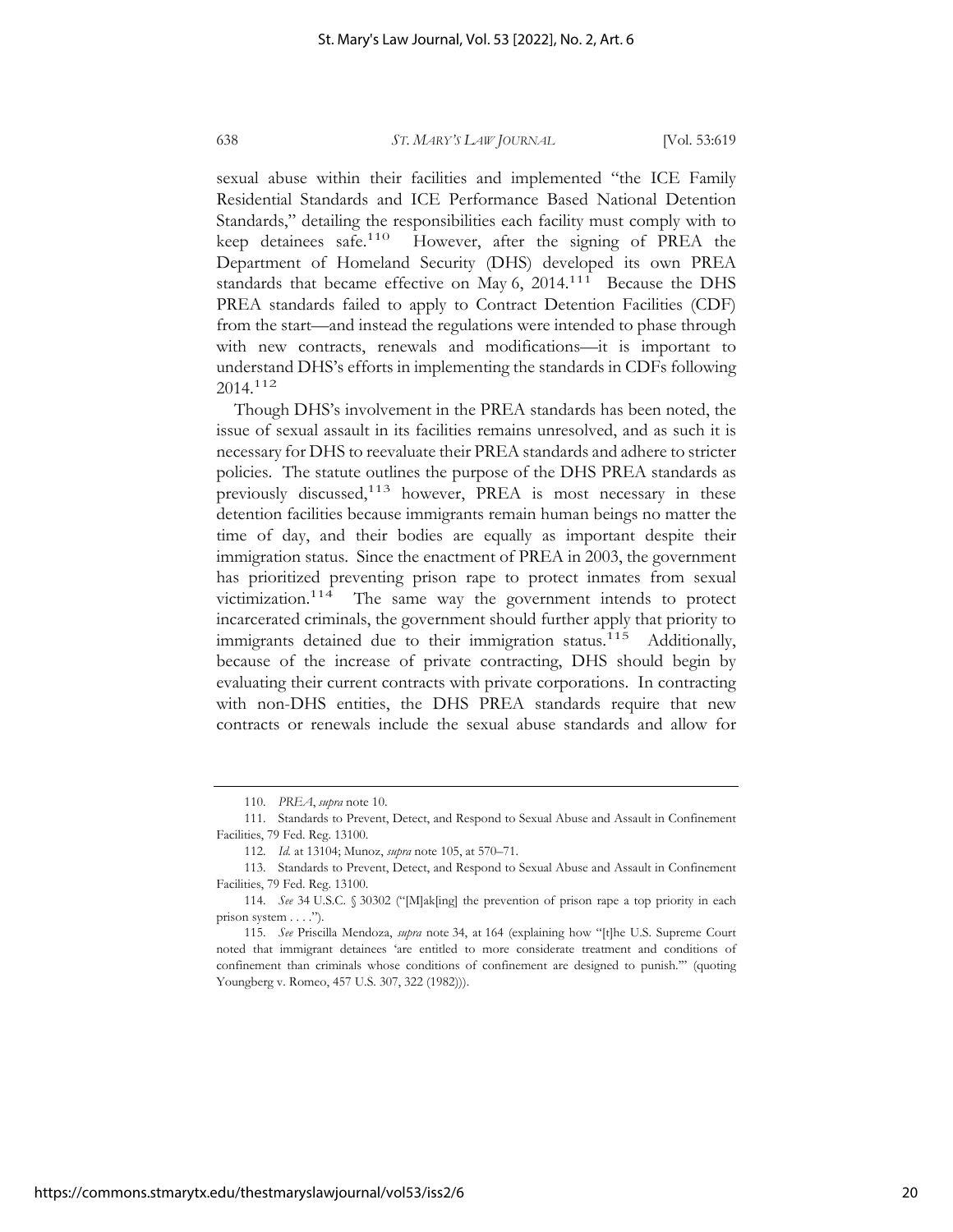modifications when necessary.<sup>116</sup> Currently, not all private facilities comply with the standards due to active contracts, and not all have agreed to adopt the PREA standards.<sup>117</sup> In certain situations, where private facilities implement the PREA standards into an existing contract, or in new contracts, but refuse to uphold them, DHS ultimately has the power to terminate the contract.<sup>118</sup> However, DHS does not always terminate these private contracts and has instead shown that business with private contractors is far more important than upholding standards intended to protect these victims.<sup>119</sup> DHS should instead focus on adhering to the standards, or amending the standards to require termination of private contracts upon a facility's failure to uphold the standards after notification of non-compliance. One possible explanation for these continued contract renewals may be due to the infrequent PREA audits conducted by thirdparty agencies.<sup>120</sup> Because the audits are only conducted once every three years,121 the chances of missing important documentation on sexual assault is likely higher, and remedying issues in the process is likely further delayed. Additionally, greater issues are presented by hiring independent private

121. Standards to Prevent, Detect, and Respond to Sexual Abuse and Assault in Confinement Facilities, 79 Fed. Reg. 13100, at 13148.

<sup>116.</sup> Standards to Prevent, Detect, and Respond to Sexual Abuse and Assault in Confinement Facilities, 79 Fed. Reg. 13100, at 13110.

<sup>117.</sup> *See* Munoz, *supra* note 105, at 570–71 (discussing how not all facilities are required to comply with the PREA standards and the growing concern for the timeframe contract facilities must adopt the standards).

<sup>118.</sup> *See* Standards to Prevent, Detect, and Respond to Sexual Abuse and Assault in Confinement Facilities, 79 Fed. Reg. 13100, at 13112 ("DHS, through ICE, can transfer detainees from facilities that do not uphold PREA standards after adoption and it can terminate a facility's contract, which ICE has done in the past and will continue to do if a facility is unable to provide adequate care for detainees.").

<sup>119.</sup> *See Two Notorious Texas Detention Centers Receive New 10-year ICE Contracts with Private Prison Corporations*, DET. WATCH NETWORK (Aug. 10, 2020) [hereinafter *ICE Contracts with Private Prison Corporations*], https://www.detentionwatchnetwork.org/pressroom/releases/2020/two-notorioustexas-detention-centers-receive-new-10-year-ice-contracts [https://perma.cc/X7DZ-T8LC] (highlighting two new contracts with notorious detention centers in Texas widely known for constant mistreatment and multiple sexual assault allegations).

<sup>120.</sup> *See* Tina Vasquez, *In Search of Justice: How DHS PREA Standards Don't Necessarily Protect Immigrants from Assault*, REWIRE NEWS GRP. (Mar. 13, 2019, 9:19 AM) [hereinafter *In Search of Justice*], https://rewirenewsgroup.com/article/2019/03/13/search-justice-prison-rape-elimination-standards / [https://perma.cc/ZEB4-889B] (referencing an ICE spokesperson's statement that DHS requires "an independent, third-party auditor" to conduct audits); *see also* Standards to Prevent, Detect, and Respond to Sexual Abuse and Assault in Confinement Facilities, 79 Fed. Reg. 13100, at 13148 (indicating PREA audits shall be conducted "at least once every three years").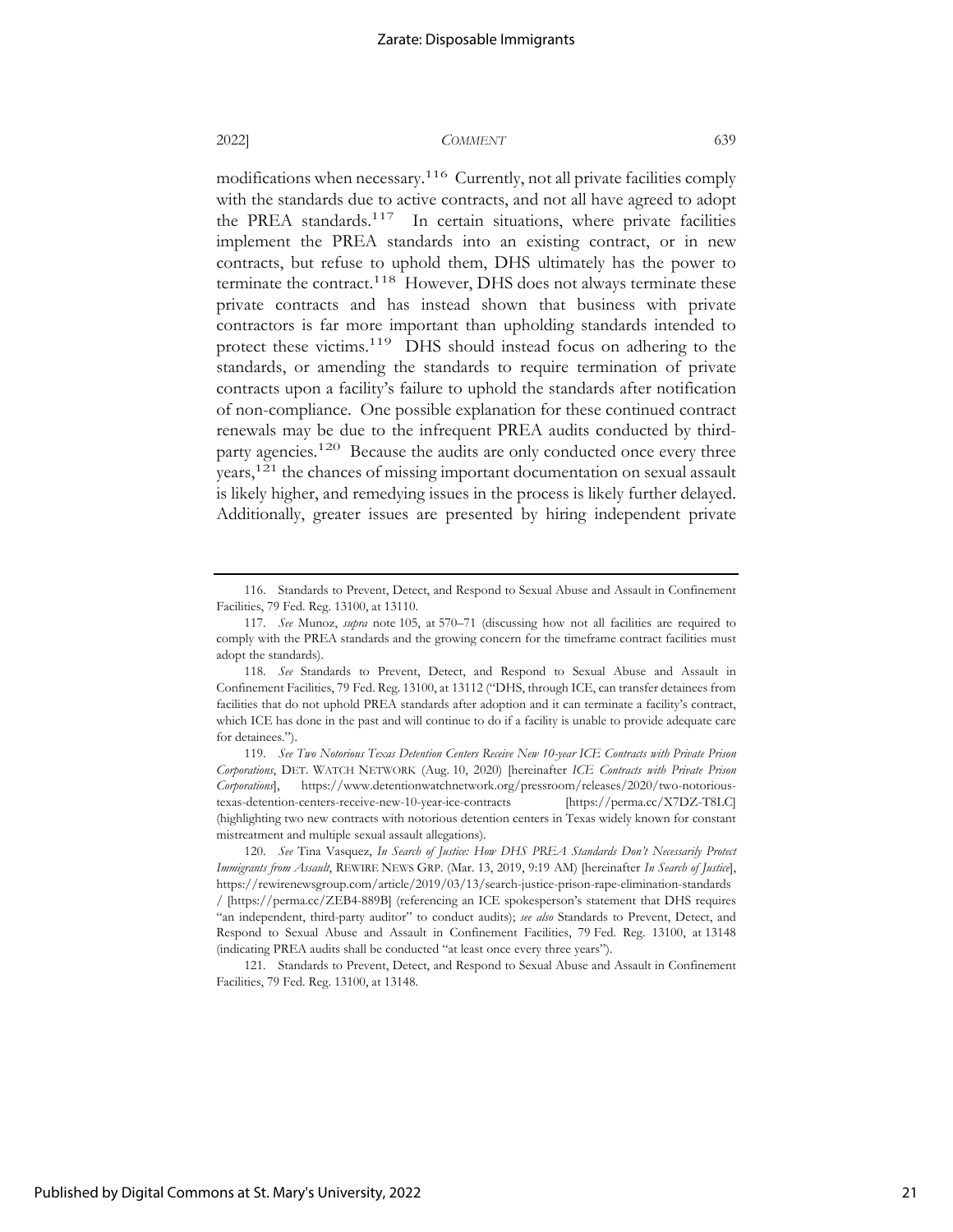companies—that already do business with DHS—to conduct the audits.<sup>122</sup> Overall, to begin resolving the issue of sexual assault, DHS should conduct PREA audits more frequently, at least twice a year, to better understand what is going on in these facilities considering not all cases are investigated; and cease the renewal of contracts with private facilities that are not upholding the PREA standards.

Despite DHS's efforts in enforcing PREA throughout its facilities, ICE's facilities have progressed very little considering its increased switch to private company contracting years before the adoption of DHS PREA standards.<sup>123</sup> With long-term private facility contracts in place, as of 2017, ICE has only successfully renegotiated with a few private operated facilities to enforce PREA standards.124 Even while ICE continues to advocate for sexual abuse prevention through its facilities, $125$  a closer look at their enforcement of PREA likely demonstrates a failed system for thousands of detained immigrants.

2. Sexual Assault

Under the DHS PREA standards, sexual abuse and assault are forbidden against any detainee, whether it is detainee on detainee or staff on detainee.126 However, thousands of sexual abuse and/or assault allegations constantly arise every year at immigration detention facilities.<sup>127</sup> For example, Laura Monterrosa, after fleeing her hometown of El Salvador to seek safety in the United States, further encountered a traumatic experience while detained in T. Don Hutto detention center in Texas on May 3, 2017.<sup>128</sup> Her story demonstrates how a system intended to protect

<sup>122.</sup> *See In Search of Justice*, *supra* note 120 (taking a closer look at how DHS conducts business with private auditor companies upon where these companies ensure the agencies they contract with will "not [be] jeopardized due to PREA deficiencies").

<sup>123.</sup> *See A Short History of Immigration Detention*, *supra* note 20 (outlining the start of the largest privately-run prison company in 1983).

<sup>124.</sup> *Progress in Implementing 2011 PBNDS Standards and DHS PREA Requirements at Detention Facilities*, U.S. DEP'T HOMELAND SEC. 3 (Mar. 19, 2018), https://www.dhs.gov/sites/default/ files/publications/ICE%20-%20Progress%20in%20Implementing%202011%20PBNDS%20Standar ds%20and%20DHS%20PREA%20Requirements\_0.pdf [https://perma.cc/Y6Y3-7P5P].

<sup>125.</sup> *PREA*, *supra* note 10.

<sup>126.</sup> *See* Standards to Prevent, Detect, and Respond to Sexual Abuse and Assault in Confinement Facilities, 79 Fed. Reg. 13100, at 13109 (defining sexual abuse as "threats, intimidation, or other actions or communications by one or more detainees aimed at coercing or pressuring another detainee to engage in a sexual act").

<sup>127.</sup> *Widespread Sexual Assault*, *supra* note 5.

<sup>128.</sup> *In Search of Safety*, *supra* note 73.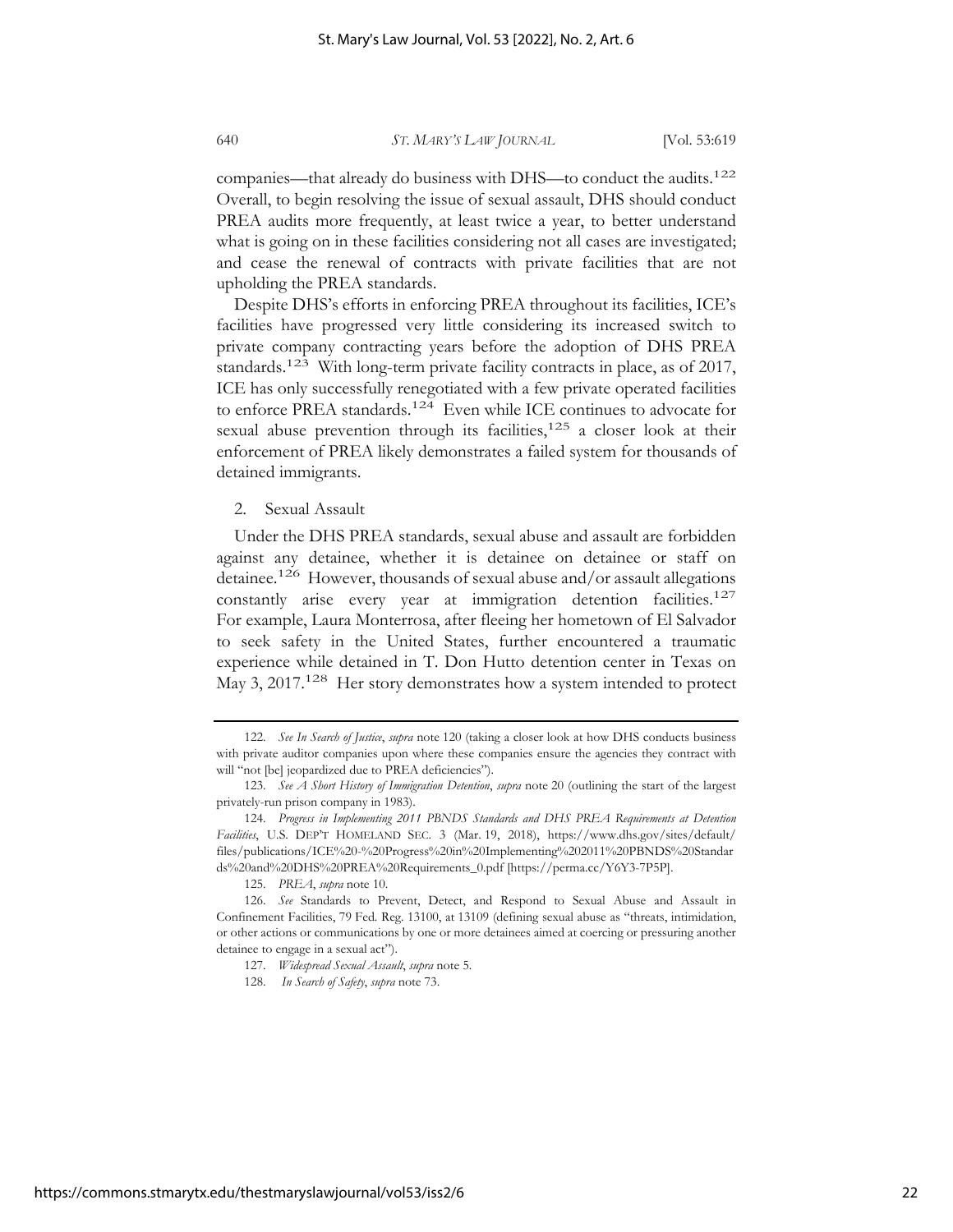immigrants has constantly failed many. While under the custody of ICE, less than a month into detention, Monterrosa befriended a female officer who immediately began making inappropriate remarks towards her and clearly indicated to Monterrosa she intended to have a sexual relationship with her.<sup>129</sup> Soon after, the female officer began touching her inappropriately while Monterrosa made it clear she felt uncomfortable and did not want the officer to continue fondling her.<sup>130</sup> During Monterrosa detention in the Hutto facility, other women also came forward with sexual assault allegations;<sup>131</sup> sufficiently demonstrating that ICE was aware of the facility's unsuitable conduct for continuously failing to abide by the PREA standards in place. Even though ICE maintains a zero tolerance policy,<sup>132</sup> contractors under their employment continue breaking the first rule by violating basic human rights.

To better solve the issue of sexual assault in these detention centers, it is important for DHS to recognize there is a problem of continued sexual abuse and admit their facilities are far from perfect. Despite Congress urging ICE to improve their standards among all facilities and to consistently report on their progress, ICE instead has failed to report back to Congress and has increased or renewed contracting.133 Additionally, the last PREA reports indicated facilities complied with the standards,  $134$ making it increasingly difficult for DHS to acknowledge the overlying issue. These reports are extremely necessary because they highlight the imperfections and recommend improvements to better protect detainees from sexual abuse. Essentially, if at the end of every PREA report the auditors conclude all PREA standards were satisfactory, despite countless

<sup>129.</sup> *See id.* ("The guard's line of questioning became increasingly inappropriate, Monterrosa said.").

<sup>130.</sup> *See id.* (stating the guard was "groping her breasts, touching between her legs, and talking to her about 'explicit sexual acts'").

<sup>131.</sup> *Id.*

<sup>132.</sup> Standards to Prevent, Detect, and Respond to Sexual Abuse and Assault in Confinement Facilities, 79 Fed. Reg. 13100, at 13110.

<sup>133.</sup> *ICE Lies: Public Deception, Private Profit*, DET. WATCH NETWORK & NAT'L IMMIGR. JUST. CTR. 5–6 (2018) [hereinafter *ICE Lies*], https://immigrantjustice.org/sites/default/files/contenttype/research-item/documents/2018-02/IceLies\_DWN\_NIJC\_Feb2018.pdf [https://perma.cc/A2 R9-3PAV]; *ICE Contracts with Private Prison Corporations*, *supra* note 119.

<sup>134.</sup> *PREA Audit: Subpart A DHS Immigration Detention Facilities Audit Report*, U.S. DEP'T HOMELAND SEC. 4 (2019), https://www.corecivic.com/hubfs/\_files/PREA/Subpart%20A%20- %20PREA%20Compliance%20Audit%20Report%20-%20Webb%20County%20Detention%20Cent er.pdf [https://perma.cc/L3AC-3A3B]. An example of one of the latest PREA reports conducted on a CoreCivic facility in Texas demonstrates full compliance of this law.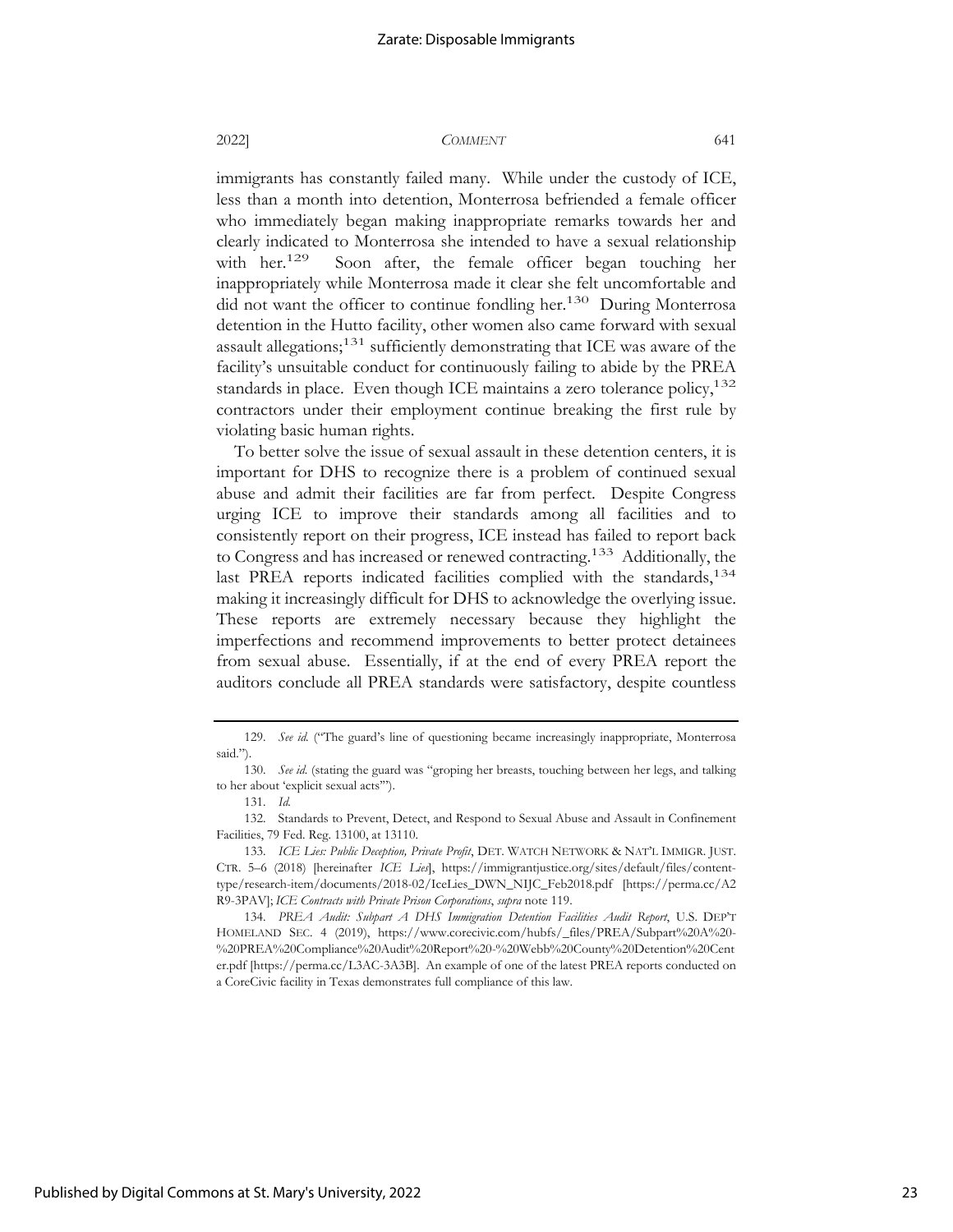sexual assault allegations launched every year, DHS will likely continue to overlook such issues. Taking a closer look at the reporting process and amending procedures can possibly underline the areas facilities are simply shortcutting. Another possible factor contributing to this issue is that authorities do not always believe the victims that do report the assault.<sup>135</sup> The repetitive process of undermining a victim's story and reporting their case as unsubstantiated,<sup>136</sup> will further lean on DHS believing sexual assault is not problematic in these facilities. In DHS's eyes, if there is no issue to solve, no reform is needed. With this unfortunate process, many more detainees will continue to endure abuse before DHS recognizes the flaws in its alleged "protective system."

#### 3. Detainee Education

The DHS PREA standards further provide that all detainees must be properly educated on the facility's zero tolerance policies and must be informed on instructions for reporting all types of sexual abuse.137 Because there is not a uniform information pamphlet or course that all facilities must follow in educating detainees, many facilities' methods in informing detainees vary and, for the most part, do not provide adequate sexual abuse prevention information.138 Especially when not all detainees can speak or much less understand English and facilities lack alternative means of communicating and educating detainees.139 While investigating Monterrosa's case, the detention facility in Hutto provided a pamphlet given to detained women instructing them to protect themselves by (1) not accepting anything from anyone else, and (2) staying away from drugs and/or alcohol that could potentially interfere with their ability to make good decisions.140 A closer look at Hutto's sexual abuse prevention and

<sup>135.</sup> *See Widespread Sexual Assault*, *supra* note 5 (finding the Inspector General only investigates less than 3% of the total of complaints).

<sup>136.</sup> *See In Search of Safety*, *supra* note 73 (discussing how "allegations are almost always found to be 'unsubstantiated,'" meaning only a small percentage of victims have a credible case).

<sup>137.</sup> *See* Standards to Prevent, Detect, and Respond to Sexual Abuse and Assault in Confinement Facilities, 79 Fed. Reg. 13100, at 13127 ("[U]pon custody intake, each facility provide detainees information about the agency's and the facility's zero-tolerance policies with respect to all forms of sexual abuse, including instruction on a number of specified topics.").

<sup>138.</sup> *See* Munoz, *supra* note 105, at 566 (highlighting on how non-reporting of sexual abuse can correlate to a "detainee's lack of knowledge about their rights"); *see also In Search of Safety*, *supra* note 73 (indicating the difference between the Hutto detention center and a Pennsylvania detention center).

<sup>139.</sup> Munoz, *supra* note 105, at 567 (2015).

<sup>140.</sup> *In Search of Safety*, *supra* note 73.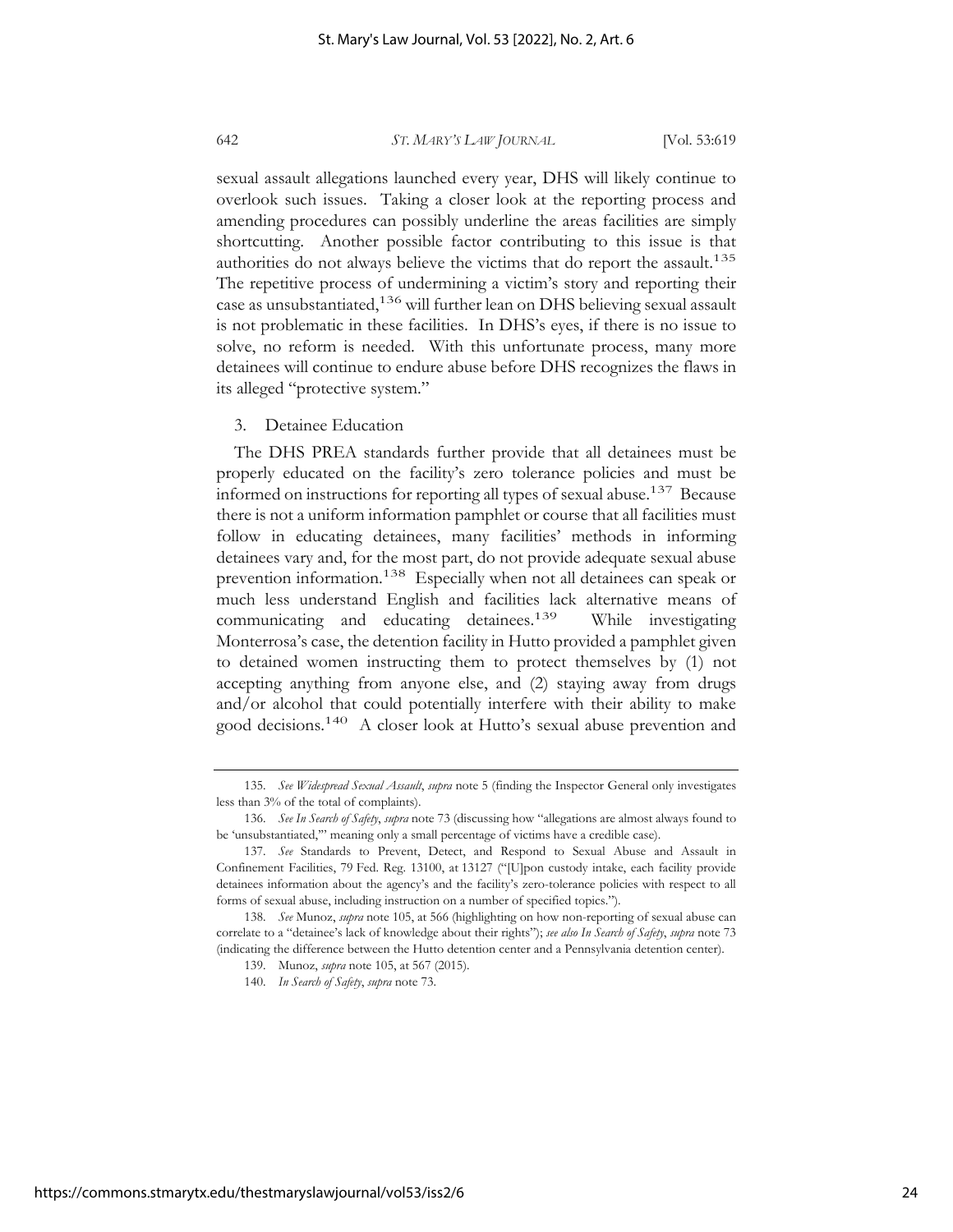response policy indicates CoreCivic's procedure to educate detainees includes an orientation program, where all residents are handed a resident handbook including information about reporting, and are required to watch videos pertaining to PREA topics.<sup>141</sup> However, by placing a greater focus on detainees' responsibility to worry about their actions and inactions to protect themselves from sexual abuse should not be regular practice; these detainees are almost always the victims and the facility's officers/guards are mostly the offenders.<sup>142</sup> Additionally, when comparing other detention facilities' PREA programs, their resident handbooks information on sexual assault may also differ depending on the language; $143$  considering language barriers can affect a detainee's awareness.<sup>144</sup> Unless DHS constructs a formal education standard for private and non-private facilities to properly inform detainees on their rights, continued inconsistency between facilities will further impact immigrant's ability to gain helpful information when facing sexual abuse.

4. Retaliation

Even if detention facilities do provide adequate education on sexual abuse, immigrant detainees do not always report due to fears of retaliation.145 Retaliation against a sexual assault victim, whether intentional or not, should never be the answer in an already vulnerable setting. The DHS PREA standards specifically state that any type of retaliation against detainees for reporting, complaining, or participating in sexual abuse investigations is prohibited.<sup>146</sup> Despite having these standards in place, several victims have indicated in recent years that when they do build up the courage to report their abuser, often the guards or officers initiating the abuse state the agency will likely take their word over the

146. Standards to Prevent, Detect, and Respond to Sexual Abuse and Assault in Confinement Facilities, 79 Fed. Reg. 13100, at 13139.

Published by Digital Commons at St. Mary's University, 2022

<sup>141.</sup> T. Don Hutto Residential Center, Sexual Abuse Prevention and Response § 14-105.4 (2018).

<sup>142.</sup> *See In Search of Safety*, *supra* note 73("[P]utting the onus on detainees, is particularly troubling given that sexual abuse allegations are often lodged against individuals employed at detention facilities.").

<sup>143.</sup> *See id.* (providing information on how the Berks County Residential Center in Pennsylvania features their English and Spanish handbooks).

<sup>144.</sup> Munoz, *supra* note 105, at 567.

<sup>145.</sup> *See* Mindlin et al., *supra* note 74, at 3 (reporting how immigrant women often do not speak up about sexual abuse due to fears of being deported); *see also* Plaintiff's Original Complaint & Jury Demand, *supra* note 13, at 21–22 ("[R]ape and sexual abuse tend to be highly underreported in immigration detention facilities due to many factors, including fears of retaliation . . . .").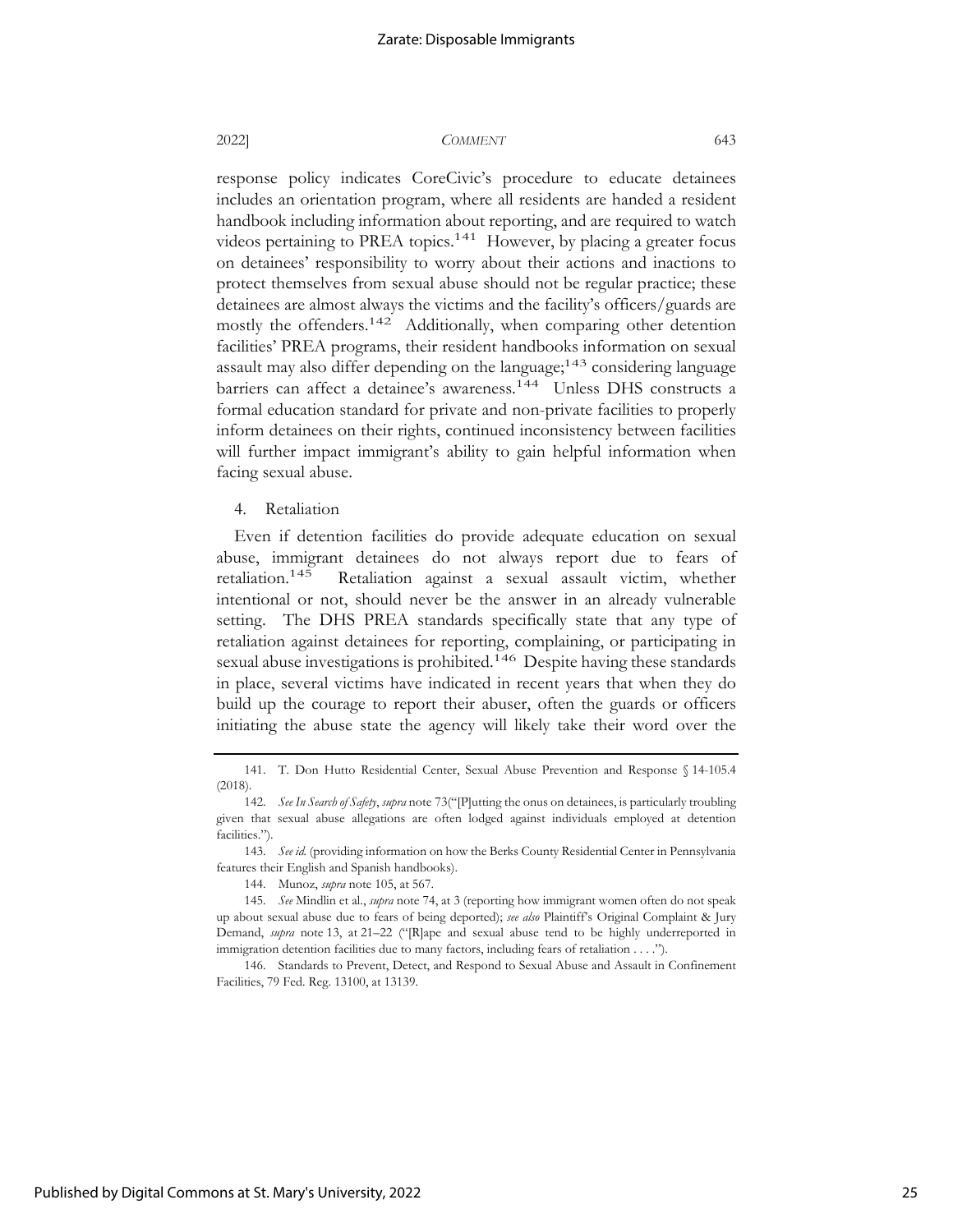victim's, or threaten deportation.<sup>147</sup> Although DHS understands that deportation should not be used against detainees as a form of retaliation,<sup>148</sup> the standards further indicate that DHS may still remove a detainee even while investigation is pending,<sup>149</sup> which can eventually be problematic. Due to the growth of fear of deportation among undocumented people whether detained or not—in several instances deportation can be seen as a form of retaliation.<sup>150</sup> Further, even if detainees are not subsequently deported after reporting, detainees may still experience retaliation by being isolated from other detainees, denying privileges already in place, or using threats against the detainees.<sup>151</sup> Because any type of retaliation against a detainee is prohibited, if these clear violations of DHS PREA standards continue, the standards initially serve no purpose to any detention facility.

#### 5. Staff Members

One of the most beneficial solutions to reforming detention facilities is to terminate perpetrators from the start. The DHS PREA standards allow for the termination of any staff member "that engaged in or threatened to engage in sexual abuse."152 This is significant for two reasons: (1) automatically disciplining staff members by terminating them can protect other detainees from falling victim to the same abuser, and (2) holding officers accountable can likely deter others from committing the same mistake. Unsurprisingly, out of all the allegations reported yearly, officers are rarely held responsible, much less terminated.153 Instead the

<sup>147.</sup> *See In Search of Safety*, *supra* note 73 (describing Monterrosa's encounter with her abuser in the facility that laughed at her stating they will never believe her if Monterrosa reports the abuse); *see also* E.D. v. Sharkey, 928 F.3d 299, 304–05 (3rd Cir. 2019) (discussing how Sharkey threatened to deport E.D. if she reported him for his sexual advances).

<sup>148.</sup> Standards to Prevent, Detect, and Respond to Sexual Abuse and Assault in Confinement Facilities, 79 Fed. Reg. 13100, at 13139.

<sup>149.</sup> *Id.* at 13122.

<sup>150.</sup> *See* Kriel, *supra* note 70 (describing how a witness was deported soon after she came forward with sexual assault allegations against a detention employee).

<sup>151.</sup> *See* Sharkey, 928 F.3d at 304 ("E.D. alleges that, after the relationship was reported, the defendant BCRC staff members retaliated by denying her and her son privileges and instituting a restrictive clothing policy that led to other detainees isolating her.").

<sup>152.</sup> Standards to Prevent, Detect, and Respond to Sexual Abuse and Assault in Confinement Facilities, 79 Fed. Reg. 13100, at 13142.

<sup>153.</sup> *See* Goldscheid, *supra* note 61, at 1641 (indicating little attention is placed on holding government officials accountable for sexual assault as compared to other higher position individuals); *see also In Search of Safety*, *supra* note 73 ("Given how infrequently guards face criminal charges . . . the experience only brings more trauma.").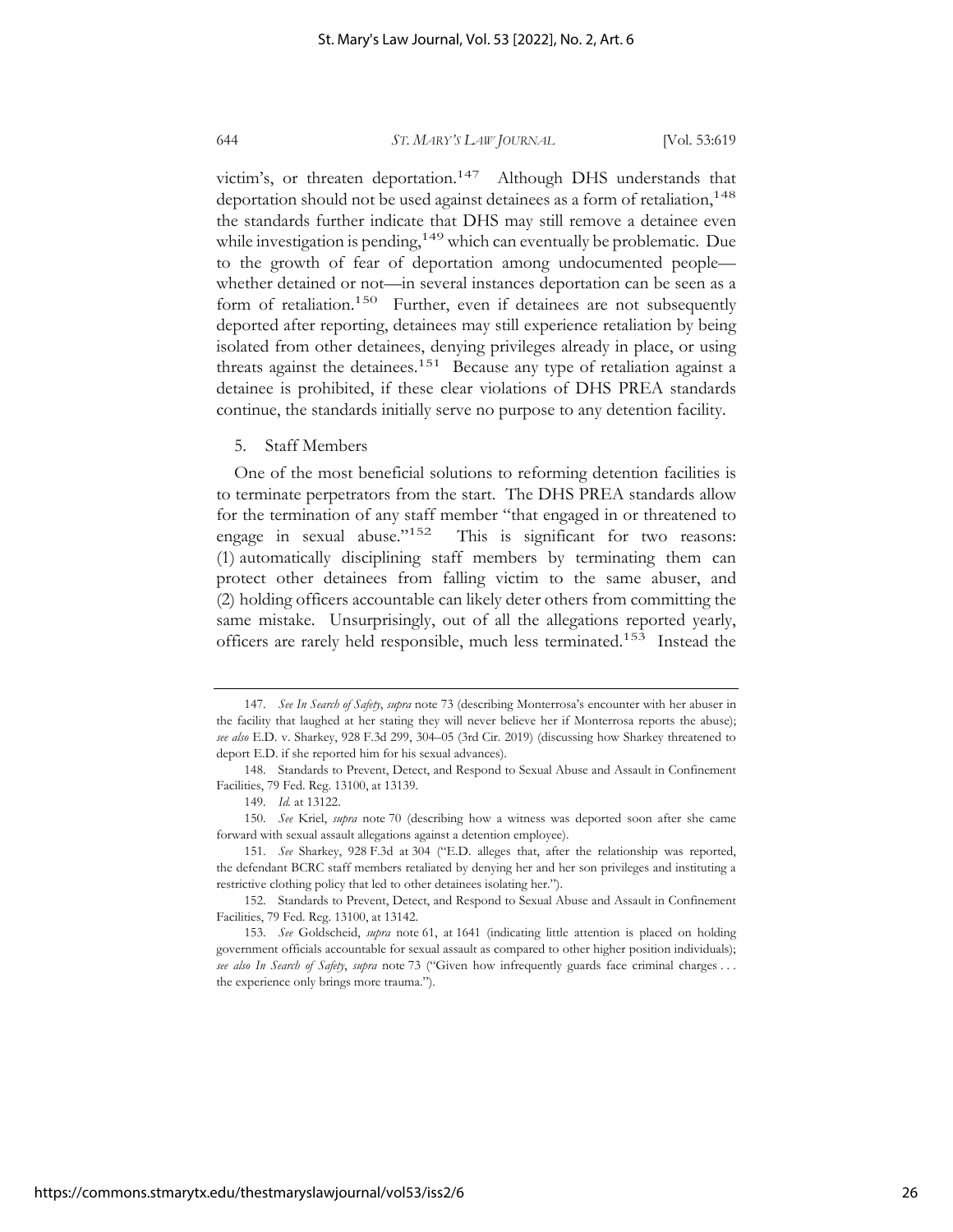majority of officers accused of sexual assault or abuse remain employed in the facility alongside their victims pending an investigation.<sup>154</sup> In the last decade that has been only one case in which an offer was terminated in an immigration facility for initiating a sexual relationship with a detainee."<sup>155</sup> This major issue highlights the importance of reforming the government's response to such violations.

Furthermore, in comparing U.S. immigration detention standards to other jurisdictions when it comes to accountability, other countries take a more serious approach in protecting their people from any type of sexual abuse. In Sweden, a recently enacted rape law significantly increased conviction rates through modification of the definition of rape; defining it as any nonconsensual sex without the need to prove "threat of violence or coercion."156 Sweden's immigration detention systems are considered one of the most humane detention systems in the world<sup>157</sup> which may be attributed to Sweden's strict laws on rape.

Swedish detention centers strictly abide by the Aliens Act of 2005<sup>158</sup> (the Act). The Act lays the foundation for how detention centers must function and treat the detainees, with a specific focus on the needs of immigrants.<sup>159</sup> The distinguishing factor between Sweden and other countries appears to rest on the fact that, in Sweden, every detainee's case is prioritized from the beginning of their arrival until the end, not only by having a good relationship with the staff, but by meeting the needs of the

<sup>154.</sup> *See In Search of Safety*, *supra* note 73 (describing Monterrosa's investigation process and how her abuser remained in the facility after she reported the incident).

<sup>155.</sup> *Sharkey*, 928 F.3d at 299.

<sup>156.</sup> Emma Batha, *Rape Conviction Rates Rise 75% in Sweden After Change in the Law*, REUTERS (June 22, 2020, 12:35 PM), https://www.reuters.com/article/us-sweden-crime-rape-law-trfn/rapeconviction-rates-rise-75-in-sweden-after-change-in-the-law-idUSKBN23T2R3 [https://perma.cc/W4 ZM-ND4D].

<sup>157.</sup> *See* Izabella Majcher & Michael Flynn, *Harm Reduction in Immigration Detention: A Comparative Study of Detention Centres in France, Germany, Norway, Sweden, and Switzerland*, GLOB. DET. PROJECT 45 (2018) ("Sweden is often lauded for having more humane detention practices than its Scandinavian neighbours, including Norway and Denmark.").

<sup>158.</sup> Aliens Act, Swedish Code of Statutes (2005:716); *See* Yuliia Pohorilets, (Master's thesis), *Detention of Asylum-Seekers: Comparison of the Asylum and Detention Practices in United States and Sweden*, CHAP. UNIV. DIGIT. COMMONS 41 (2020) ("Chapter 11 of the Aliens Act gives details on how detention centers should be run.").

<sup>159.</sup> *See* Aliens Act, *supra* note 158("An alien who is being held in detention shall be treated humanely and his or her dignity shall be respected. Activities that concern detention shall be organised in a way that results in the least possible infringement of the alien's integrity and rights."); Majcher & Flynn, *supra* note 157, at 11.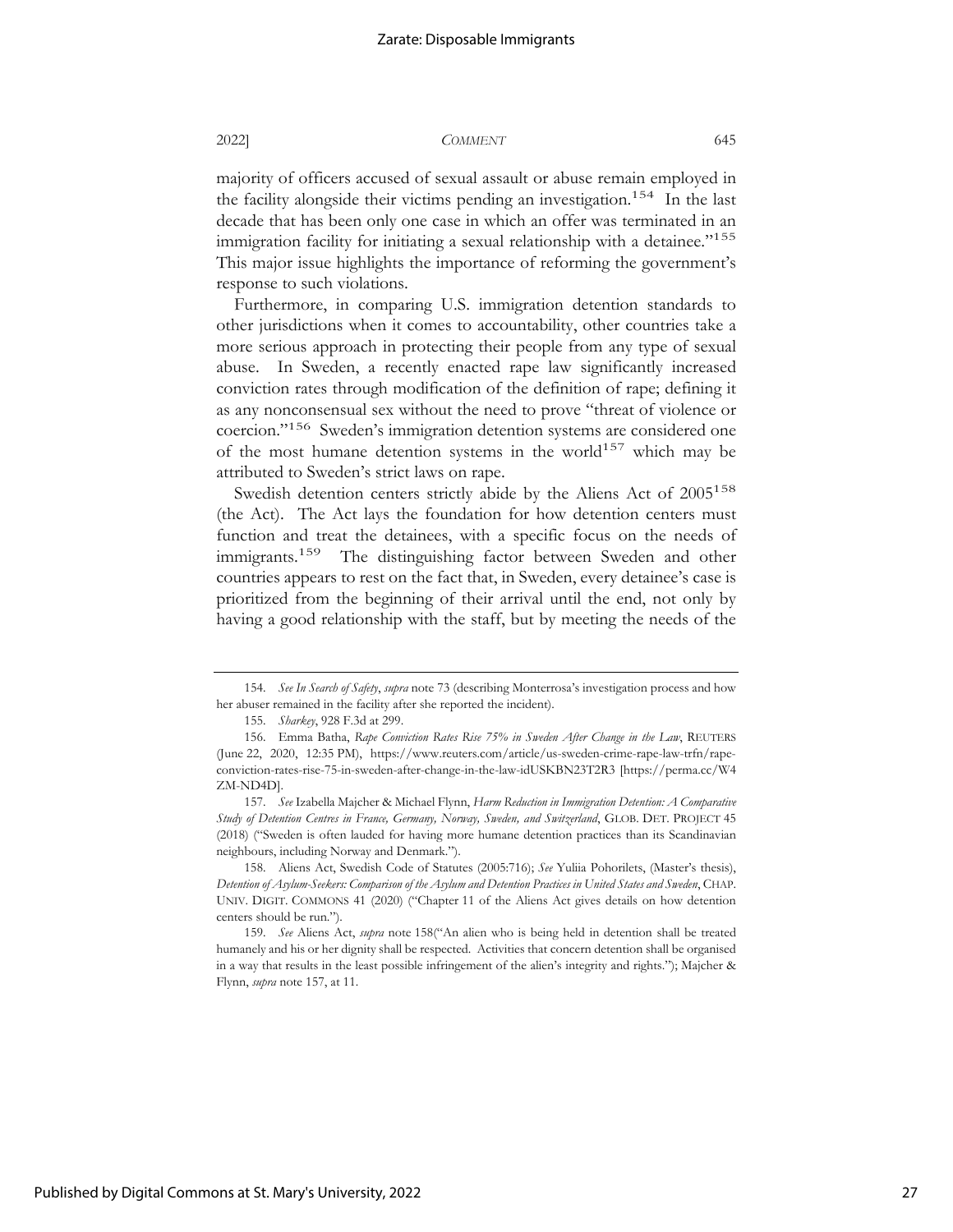detainees and making them feel safe and secure at every moment.<sup>160</sup> In comparing the staff hired to run these facilities, Sweden recognizes the importance of hiring employees with a variety of ethnic backgrounds that demonstrate a high level of competence, language skills, and education.<sup>161</sup> By requiring high qualifications for staff members, a detention center can avoid hiring potential perpetrators that may possibly cause harm to detainees.

Additionally, in one of Sweden's largest detention centers, "Märsta," the facility provides detainees with more freedom; it affords detainees access to recreational areas, freedom to make personal phone calls, entry to computer rooms with internet capability, assistance in the form of government health care, and, most importantly, legal access.<sup>162</sup> Essentially, immigrants detained in these facilities have all the resources to allow them to have a comfortable stay, and if they suffer any type of violence, they would likely feel more confident in reporting and seeking help.<sup>163</sup> Although Sweden's immigration detention system may appear nearly perfect, their facilities are not without faults—they too experience instances of violence and violations of human rights.164 However, because of lack of reports on sexual abuse in these facilities and the confidentiality of information, Sweden does not often report on any preventive measures it takes. Despite this missing information and lack of concrete statistics, Sweden regularly detains a mere 5,000 non-citizens (or less) across their facilities, with the average stay spanning a month (excluding those outliers for exceptional reasons).<sup>165</sup> In view of these significantly low numbers, it may well be inferred that the occurrences of sexual assault between staff and detainees is similarly, very low—especially in light of Sweden's strict laws on rape and the vast measures it takes to protect detainees. Nevertheless, Sweden's approach remains much more humane than the United States; the United States

<sup>160.</sup> Pohorilets, *supra* note 158, at 42.

<sup>161.</sup> *Id.* at 43.

<sup>162.</sup> Majcher & Flynn, *supra* note 157, at 51; *see* Pohorilets, *supra* note 158, at 44 (describing Swedish detention centers as more humane when compared to the U.S. immigration detention system).

<sup>163.</sup> *See* Majcher & Flynn, *supra* note 157, at 49 (providing regulations for detention centers through the Aliens Act that allow for detainees to be visited by public counsel without being monitored).

<sup>164.</sup> *See* Pohorilets, *supra* note 158, at 44 ("Despite the Swedish government's and the Migration Board's emphasis on the humane treatment of detainees . . . there is broad and systematic violation of their human rights in detention centers and during deportations.").

<sup>165.</sup> Majcher & Flynn, *supra* note 157, at 46–47.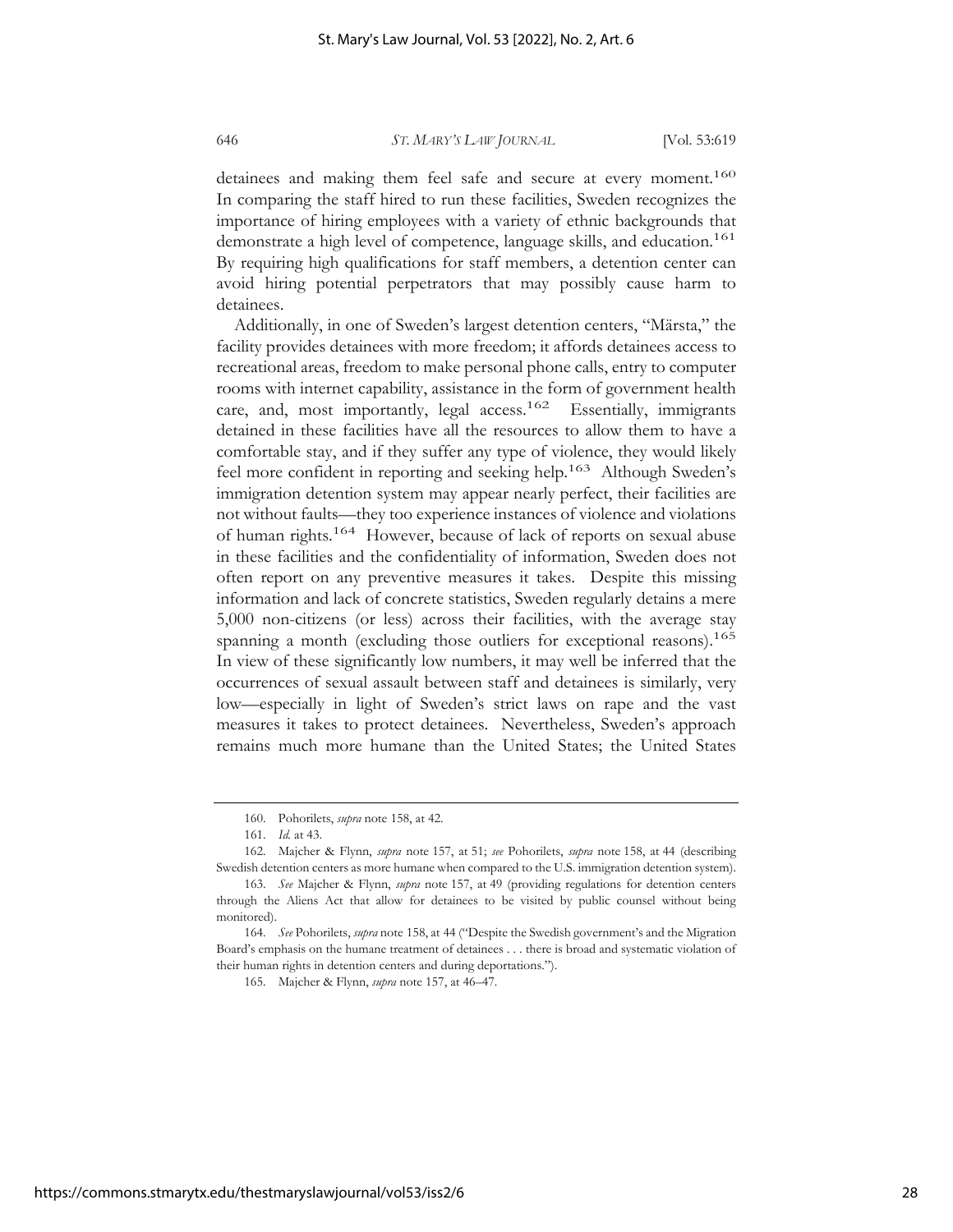should incorporate a handful of these features into its facilities to better provide detainees with the help and aid they seek.

#### V. CONCLUSION

The rise in sexual assault allegations against employees in immigration detention centers necessitates the immediate need for the establishment of accountability measures. Immigrants such as  $Doe^{166}$  arrive daily across the nation's borders in hopes of attaining a better future for themselves and their families, only to be stripped of their rights and detained in a facility where they become susceptible to rape.<sup>167</sup> For many, their survival stories will never be heard, and for the rest who speak up, this country will do what it does best and deport them. Congress acts and begins punishing officials for injuring immigrants, both physically and mentally, while in detention, ICE will continue treating immigrants as disposable.

In response to the influx of immigrants seeking asylum in the U.S., the Trump Administration apparently focused on a punitive course of action punishing these individuals by imprisoning them in inhumane facilities for lengthy periods of time.<sup>168</sup> The result of such an approach, in addition to irreversible physical trauma, is the increase in post-traumatic stress disorders among victims, and further, a feeling among immigrants that they are just another nameless number in an immigration statistic. Past Administrations left nothing but empty promises, and it is uncertain whether the next Administration will bring a positive change for the immigrant community.

While ICE continues to pose as an agency with zero tolerance on sexual abuse and assault,<sup>169</sup> thousands of complaints against facility guards are left untouched with no investigation reports.<sup>170</sup> Even with DHS's PREA standards specifically designed to protect detainees, $171$  facilities have not changed their tune—they are complicit in ignoring such standards. Sexual assault and abuse are prohibited under the standards $172$  and officers continue breaking this rule by taking advantage of detainees in vulnerable

172. *Id.* at 13109.

<sup>166.</sup> Plaintiff's Original Complaint & Jury Demand, *supra* note 13, at 2–3.

<sup>167.</sup> Meaghan Fitzpatrick & Leslye E. Orloff, Article, *Abused, Abandoned, or Neglected: Legal Options for Recent Immigrant Women and Girls*, 4 PA. STATE J.L. & INT'L AFF. 614, 614 (2016).

<sup>168.</sup> Maria Mendoza, *supra* note 7, at 426; Villazor & Johnson, *supra* note 51, at 601–03.

<sup>169.</sup> *PREA*, *supra* note 10.

<sup>170.</sup> *Widespread Sexual Assault*, *supra* note 5.

<sup>171.</sup> Standards to Prevent, Detect, and Respond to Sexual Abuse and Assault in Confinement Facilities, 79 Fed. Reg. 13100, at 13100.